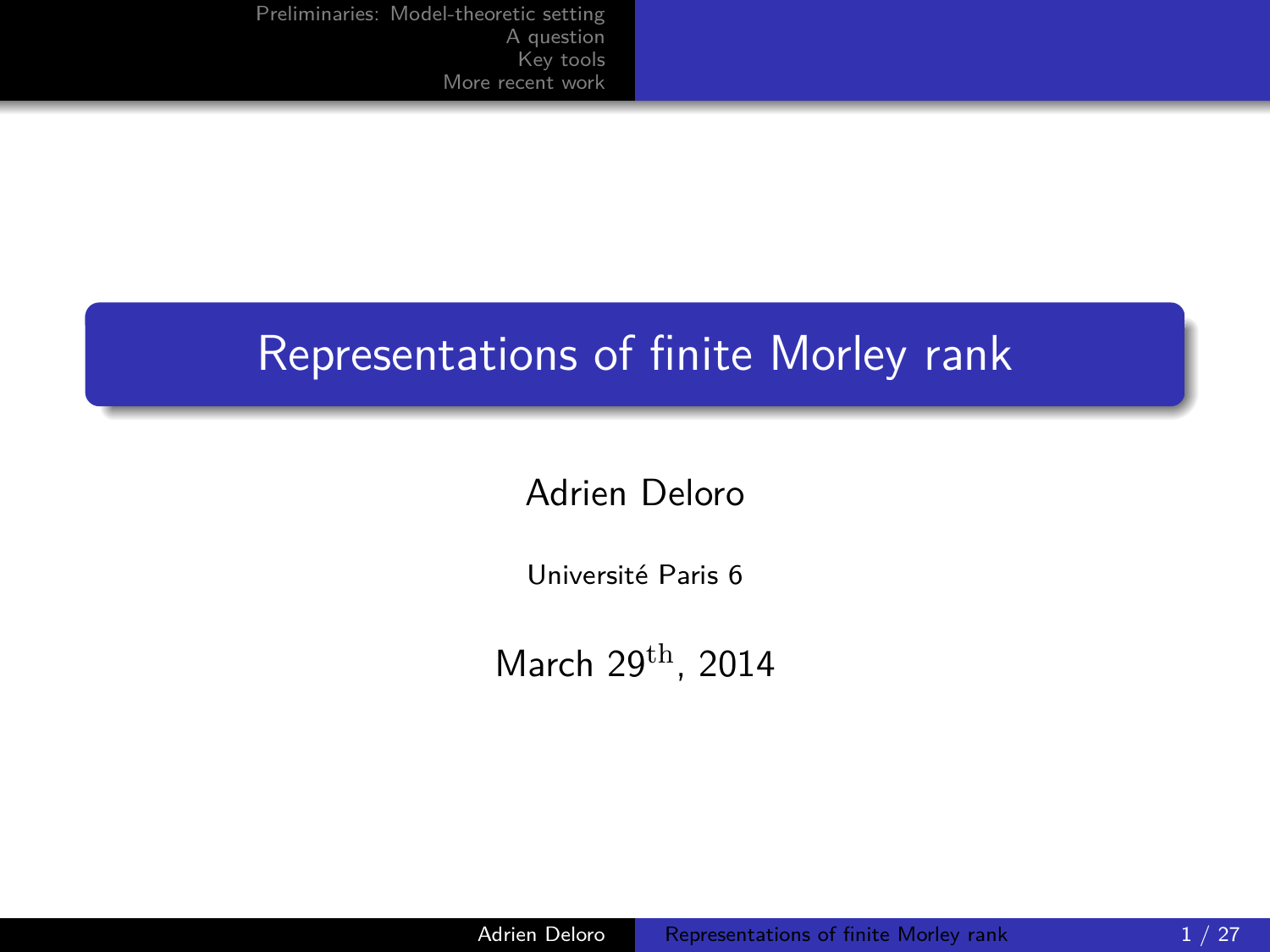[Preliminaries: Model-theoretic setting](#page-2-0) [A question](#page-8-0) [Key tools](#page-13-0) [More recent work](#page-20-0)

## In this talk:

- 1 [Preliminaries: Model-theoretic setting](#page-2-0)
- 2 [A question](#page-8-0)
	- [Main question](#page-8-0)
	- [A digression: Abstract Linearity](#page-10-0)
- 3 [Key tools](#page-13-0)
	- **•** [Hrushovski's analysis](#page-13-0)
	- [Linearization principles](#page-15-0)
	- **•** [Summary](#page-19-0)
- [More recent work](#page-20-0)
	- [Restricting the question](#page-20-0)
	- [Restrictions on A](#page-21-0)
	- [Restrictions on G](#page-23-0)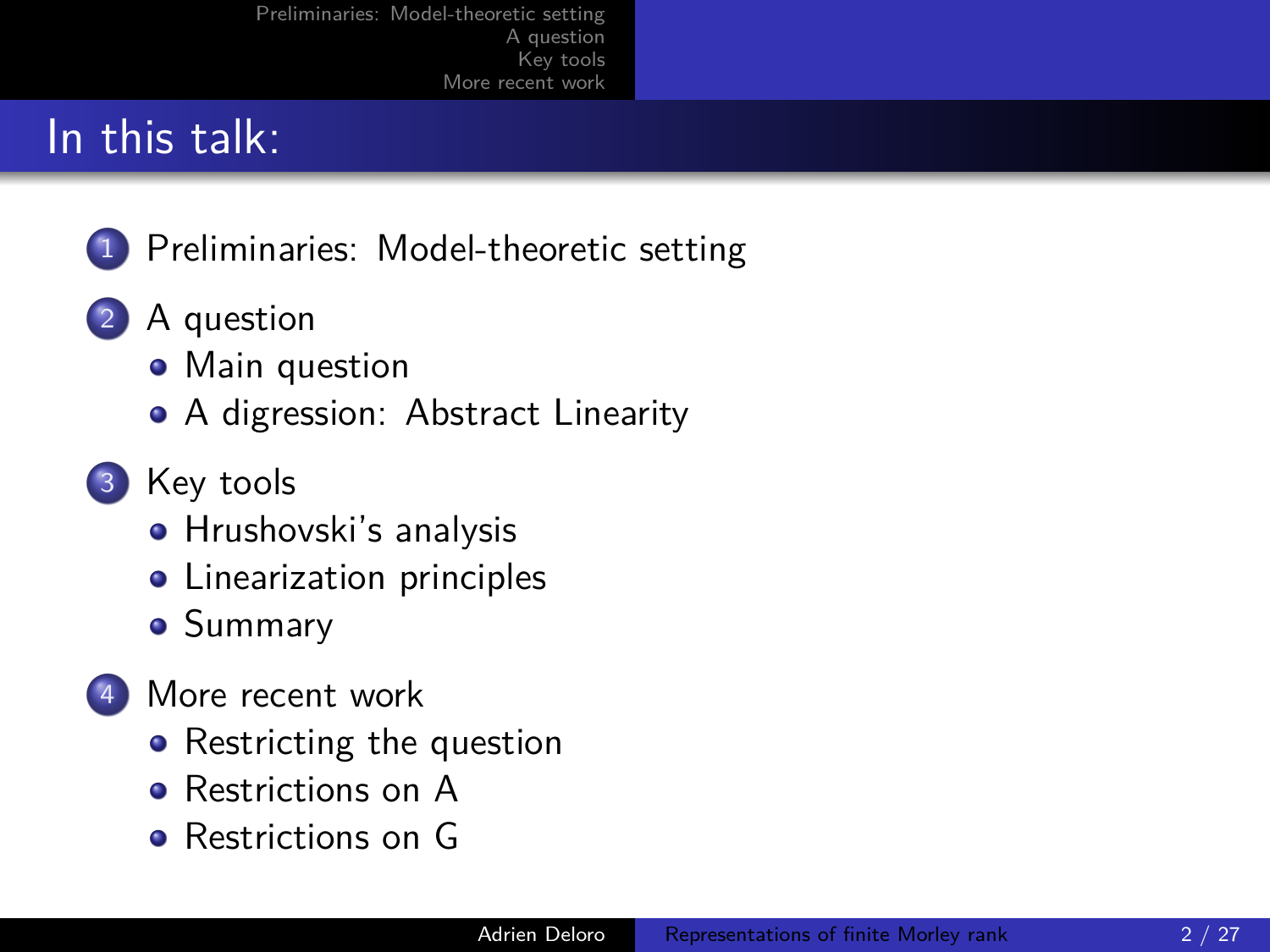[A question](#page-8-0) [Key tools](#page-13-0) [More recent work](#page-20-0)

# Algebra, geometry, and logic

- Representation theory studies some interactions between algebra and geometry. Main idea: "linearize", eg. *ρ* : G → GL(V).
- Model theory analyses structures through their definable sets.
- Model theory has applications to algebra ("model-theoretic algebra"),
- and to geometry ("geometric model theory").

<span id="page-2-0"></span>

I shall try to say something about group representations in model theory.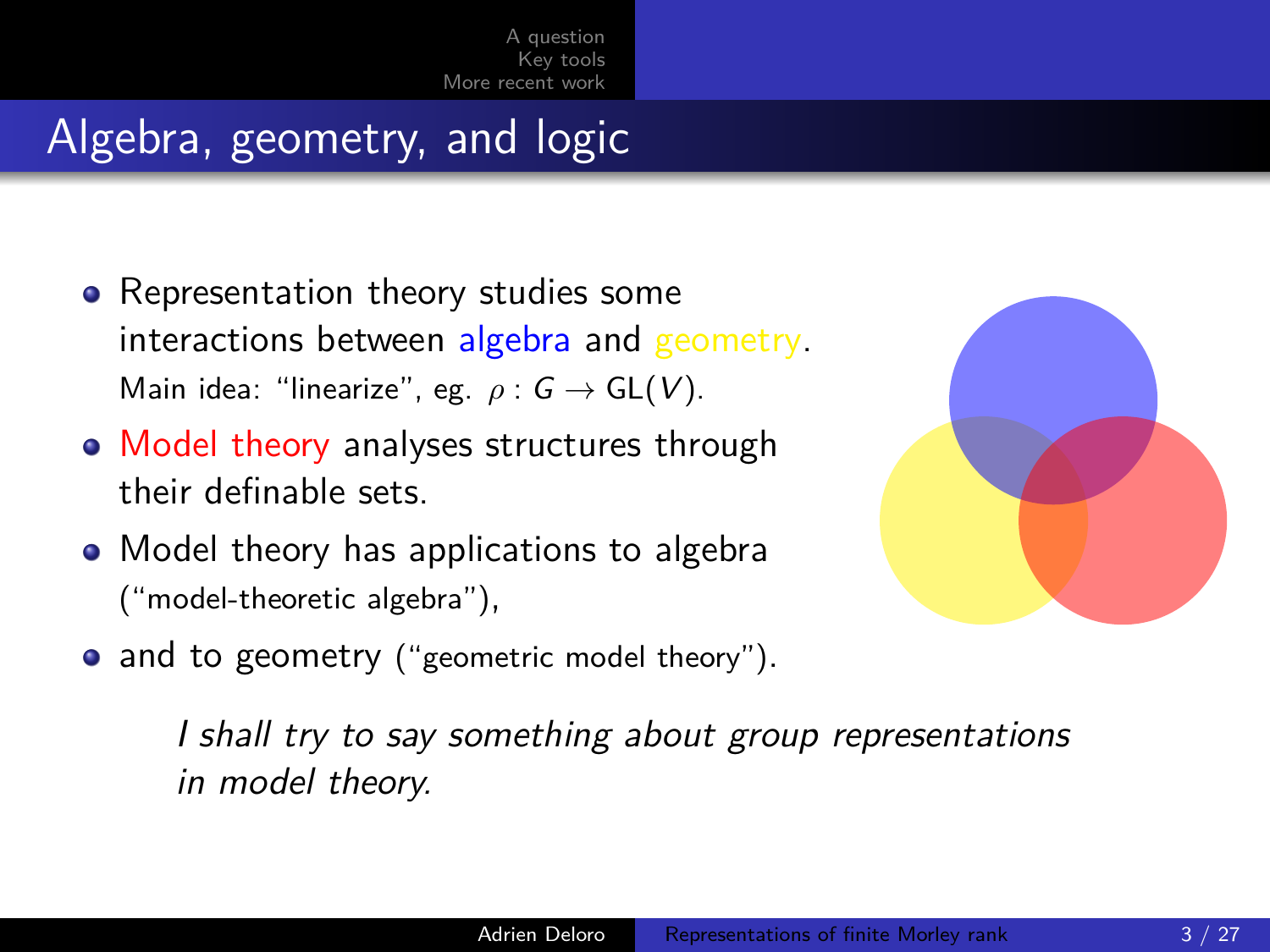### Definable sets

The context is that of model theory:

- $\bullet$  we consider a structure  $\mathcal M$  in some language  $\mathcal L$ . Eg. a group *G*, in the language of groups  $\{1, \cdot, ^{-1}\}$ .
- we look at *definable* subsets  $\subseteq M^n$ , that is subsets for which one could write a "first-order" definition.
	- the centraliser  $C_G(g)$  is defined by  $x \cdot g = g \cdot x$ .
	- If  $H \leq G$  is definable, so is its normaliser  $N_G(H)$ .
	- If  $H \leq G$  is definable, so is the quotient space  $G/H$ . (In more precise terms, "interpretable".)

• In GL<sub>2</sub>(
$$
\mathbb{C}
$$
), the subgroup  $\left\{ \begin{pmatrix} * & * \\ 0 & * \end{pmatrix} \right\}$  is definable...

• but  $GL_2(\mathbb{R})$  is not.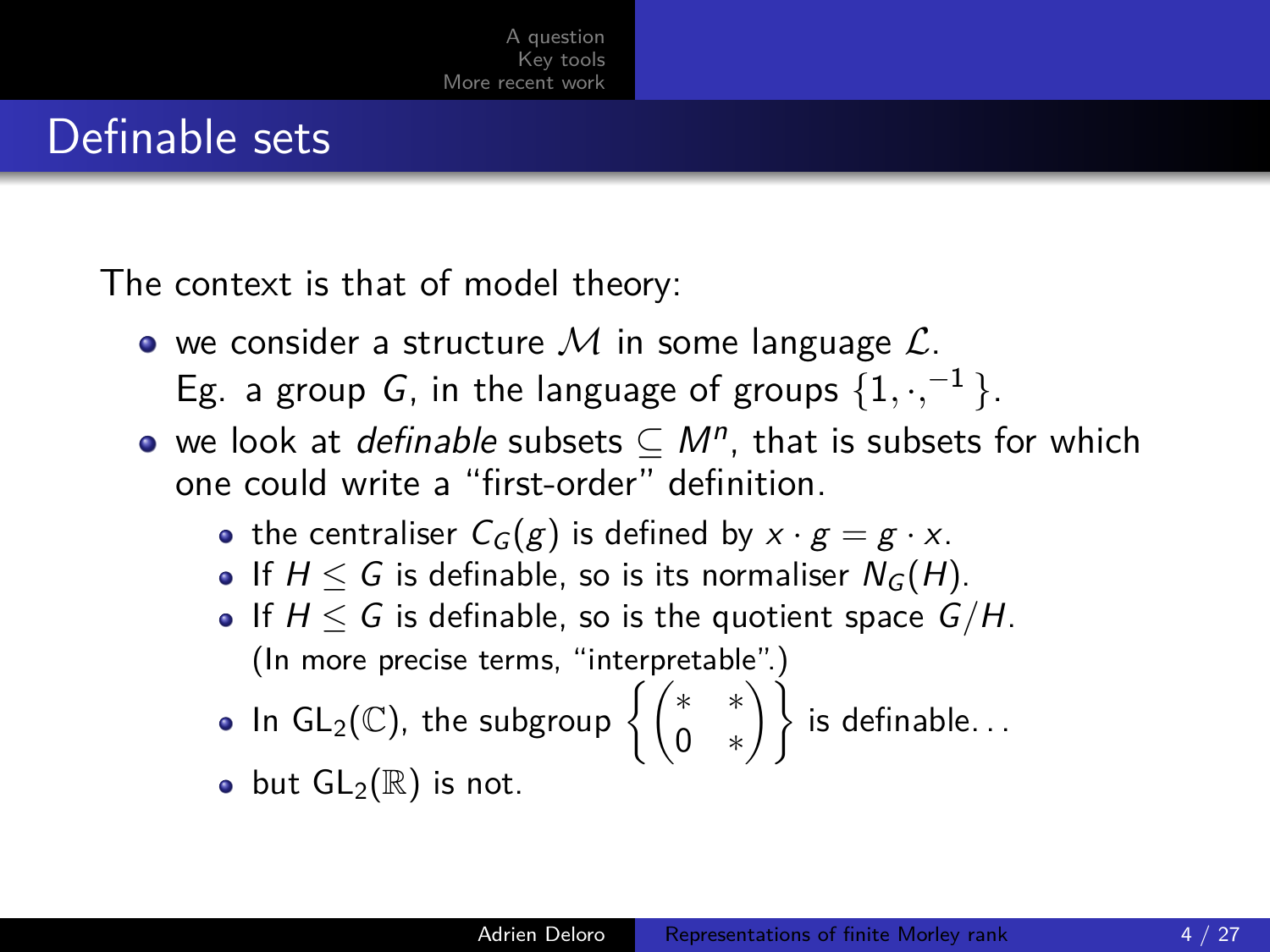[A question](#page-8-0) [Key tools](#page-13-0) [More recent work](#page-20-0)

### Finite Morley rank

Let  $\mathcal D$  be the collection of all definable subsets of  $\mathcal M,\ldots,\mathcal M^n,\ldots$ M has finite Morley rank if there is a function rk :  $\mathcal{D} \to \mathbb{N}$ satisfying "expected" properties of a dimension.

#### Example

$$
GL_2(\mathbb{C}) \text{ has finite Morley rank (in } \mathcal{L} = \{1, \cdot, ^{-1}\}) \text{ and } \text{rk } GL_2(\mathbb{C}) = 4.
$$
\n
$$
\left\{ \begin{pmatrix} a & b \\ c & d \end{pmatrix} : ad - bc \neq 0 \right\}
$$

#### Note for model theorists

In general M can be nasty. But if M is a group, everything goes well ("ranked grps = grps of finite  $MR$ ").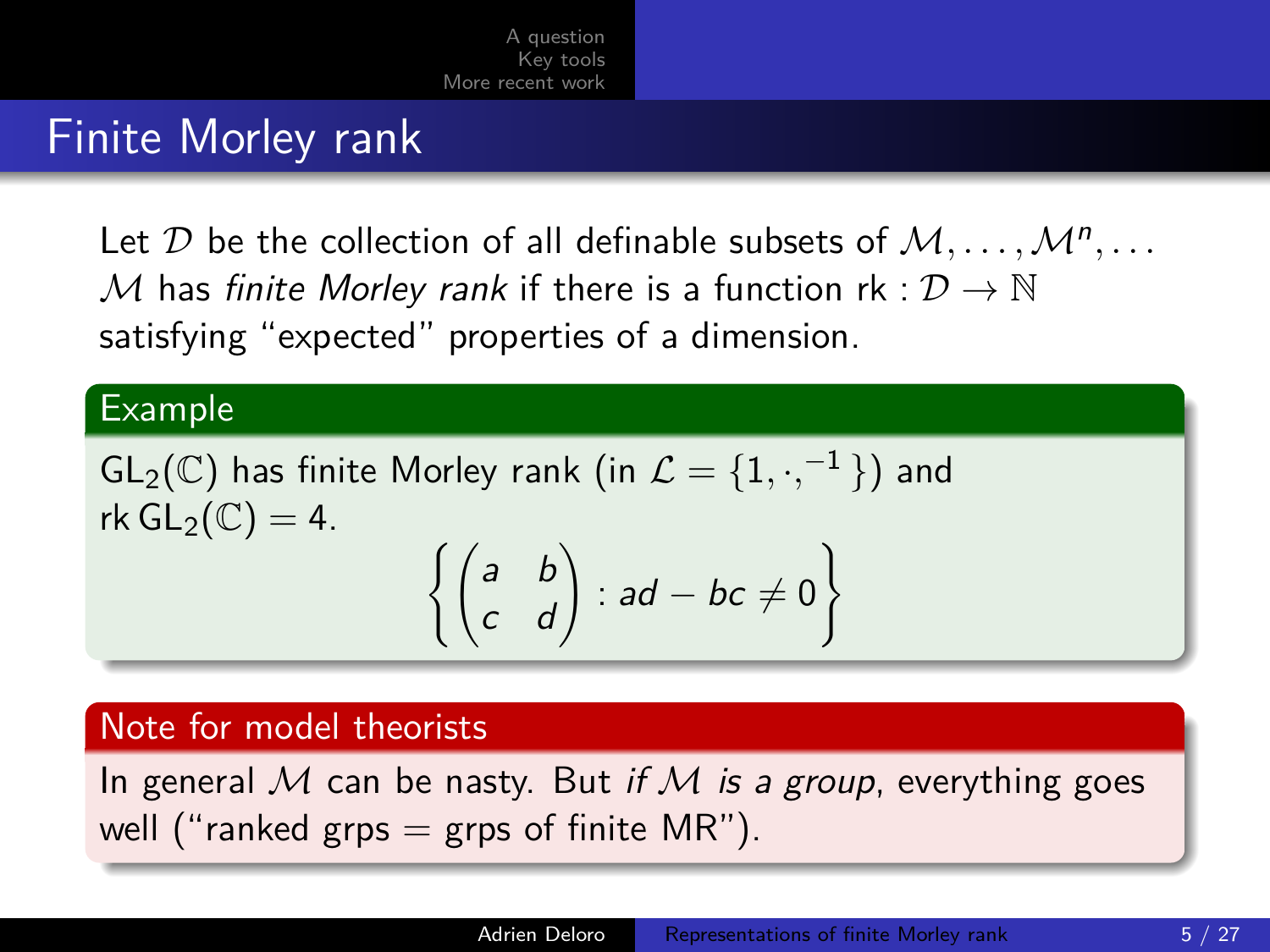# Morley, Zariski, Zilber

- If  $\mathbb K$  is an alg. closed field, the group  $(GL_n(\mathbb K),\cdot)$  has fMR.
- An "algebraic group" (matrix group defined by polynomials) has fMR. (Geometers call its rank the Zariski dimension.)
- Zilber's original conjecture: if  $M$  has fMR, then it can be analysed and "interesting" bits come from alg. geometry. It's an "atomistic" view of fMR structures.
- Key example: in  $GL_2(\mathbb{C})$  one can recover the field  $(\mathbb{C}, +, \cdot)$ .
- Original conjecture is not quite true (Hrushovski, Hrushovski-Zilber).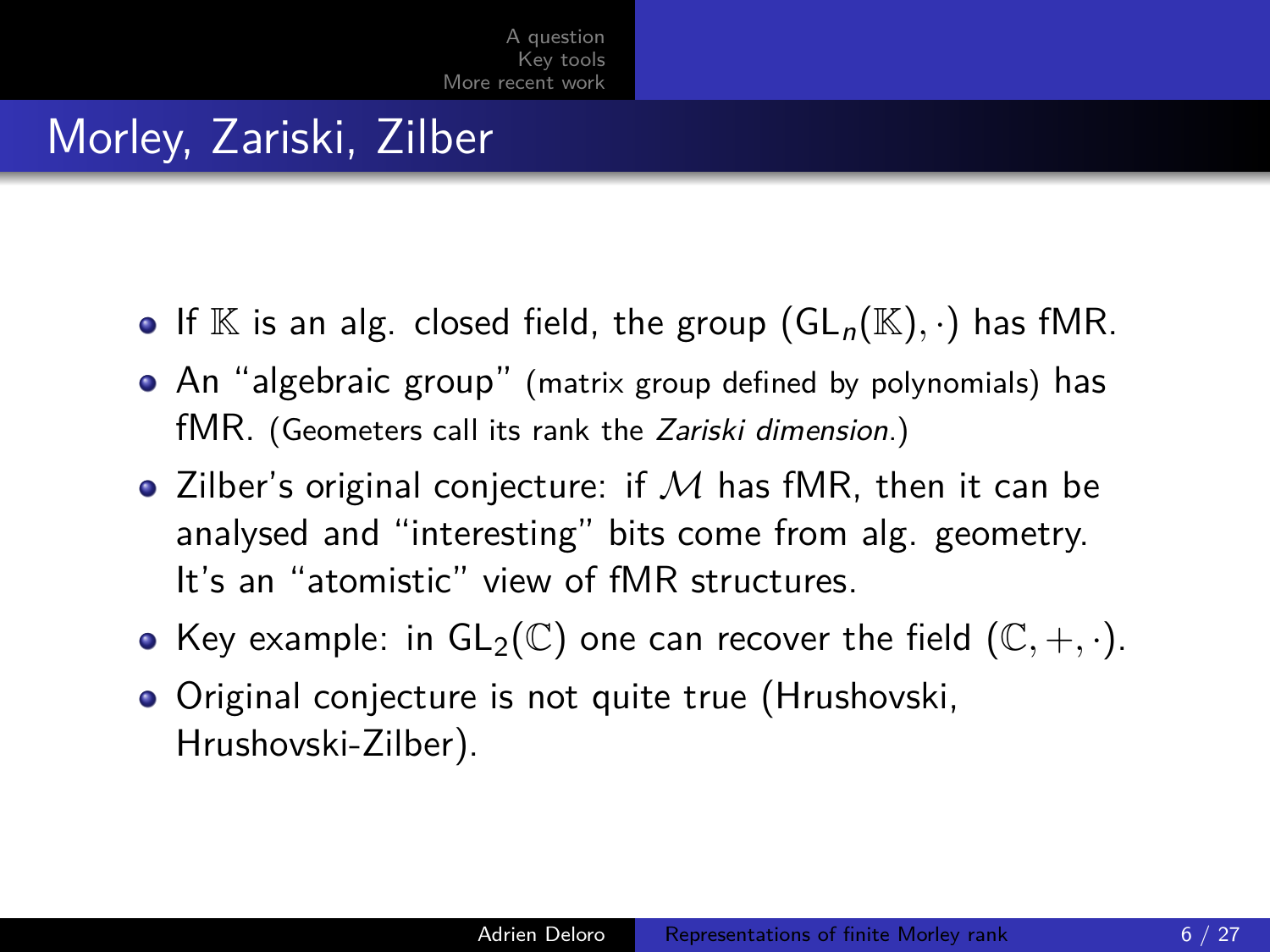# Sum up

- Structures are studied through their definable sets.
- Sometimes definable sets have a dimension (the Morley rank).
- $\bullet$  Eg.: a matrix group on an alg. closed field  $\mathbb{K}$ .
- The dogma: where there's a dimension there's a geometry.
- $\bullet$  If G is a fMR group, one can often define an alg. closed field in G (Zilber; see later).
- This is an indication that (despite Hrushovski) Zilber's dogma remains likely for groups.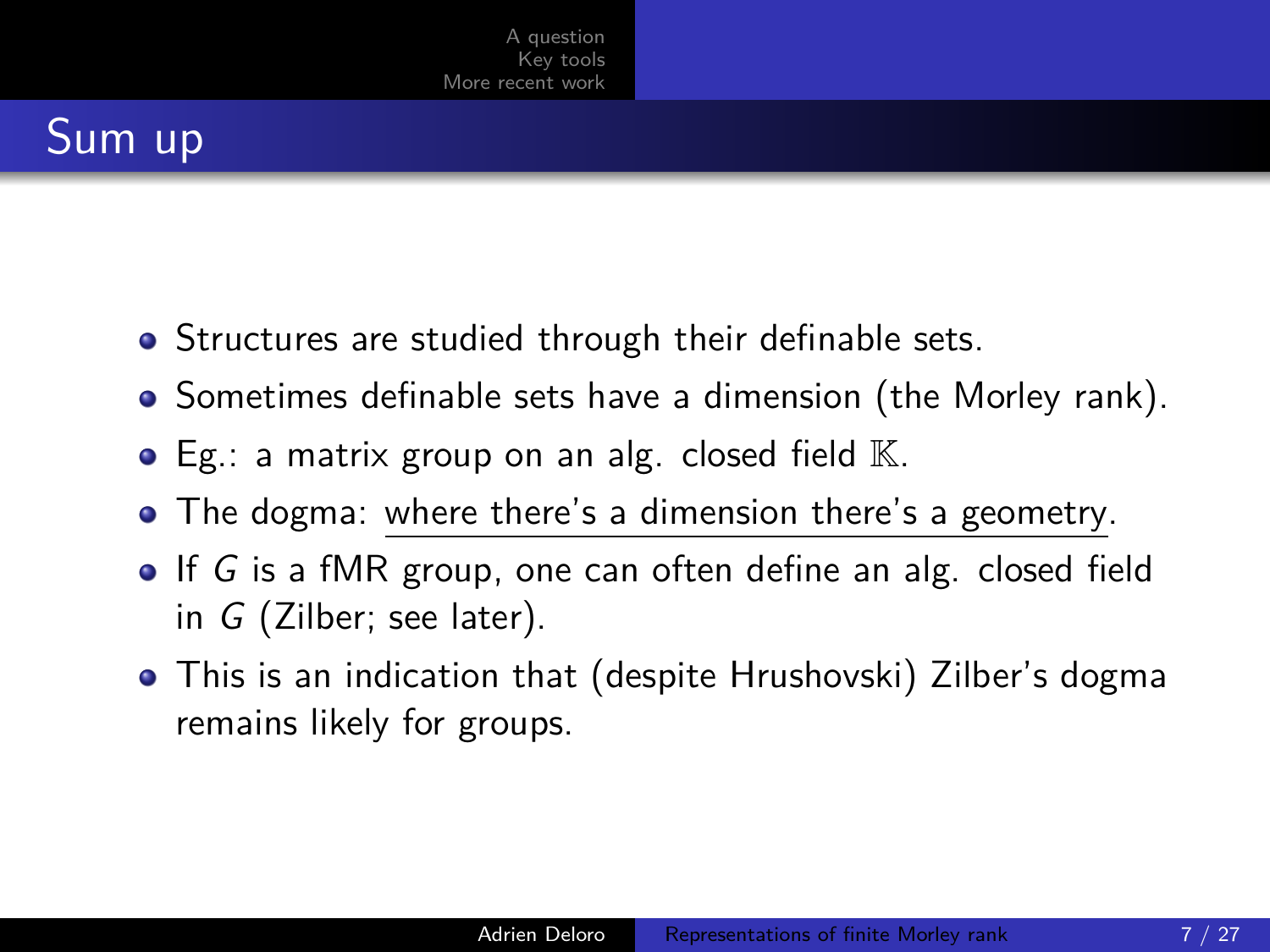[A question](#page-8-0) [Key tools](#page-13-0) [More recent work](#page-20-0)

## The Cherlin-Zilber Conjecture

Idea: rk function should make G an object of alg. geometry.

### Conjecture (Cherlin-Zilber)

A simple infinite group of finite Morley rank is the  $K$ -points of some alg. group ( $\mathbb{K} \models$  ACF).

- Large amount of work.
- Conjecture is about "abstract groups" of finite MR.
- This talk does *not* relate to the conjecture.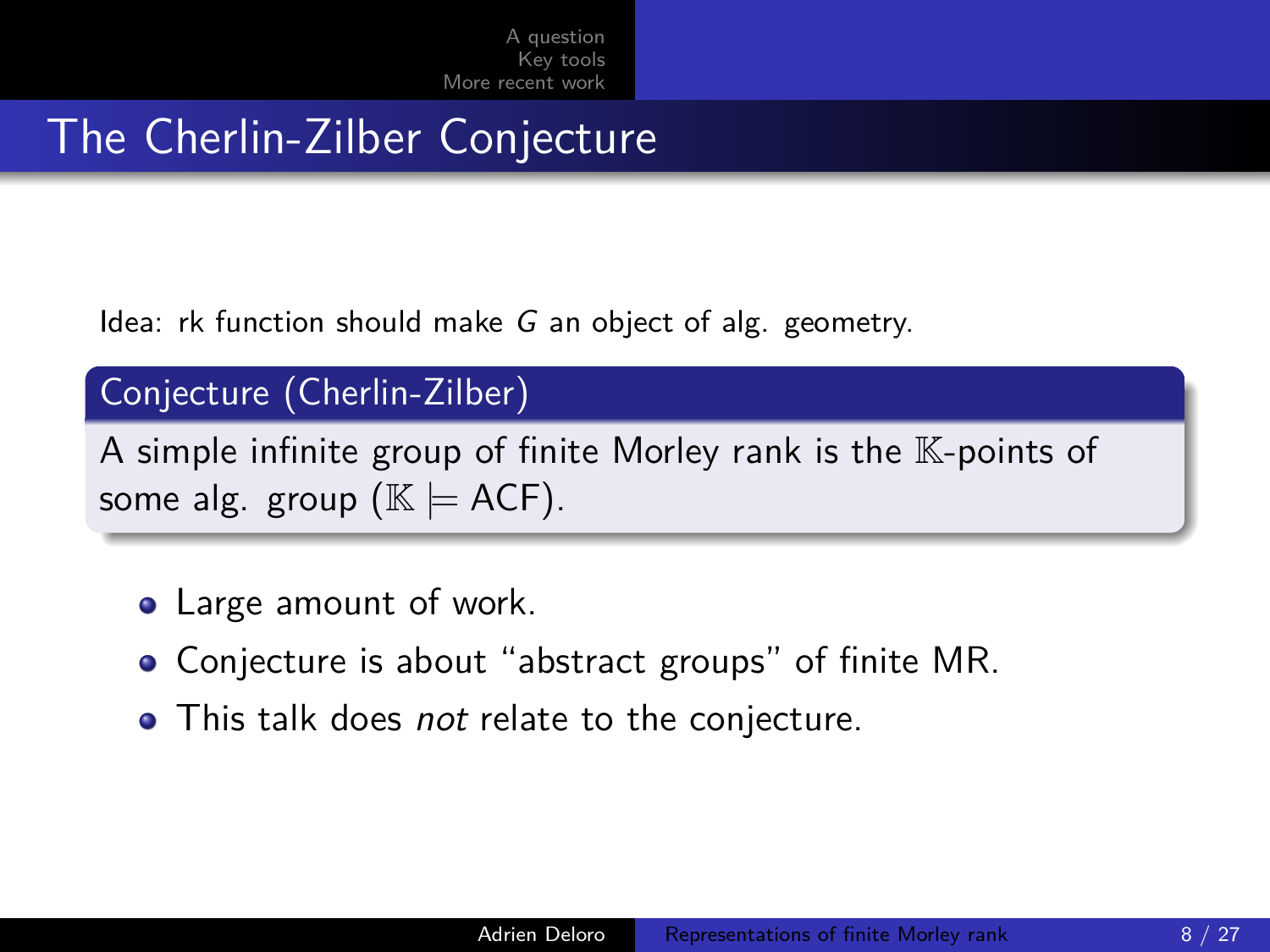[More recent work](#page-20-0)

[Main question](#page-8-0) [A digression: Abstract Linearity](#page-10-0)

### "Concrete" fMR groups

- In nature groups do not "pop up" as abstract groups, they appear as permutation groups, i.e. groups with an action. Groups fMR are no exception.
- So one should study the general setting:

<span id="page-8-0"></span>G acts on Ω, everything definable in a fMR structure.

• MacPherson-Pillay: one can often reduce to the case where  $\Omega$ is an abelian group.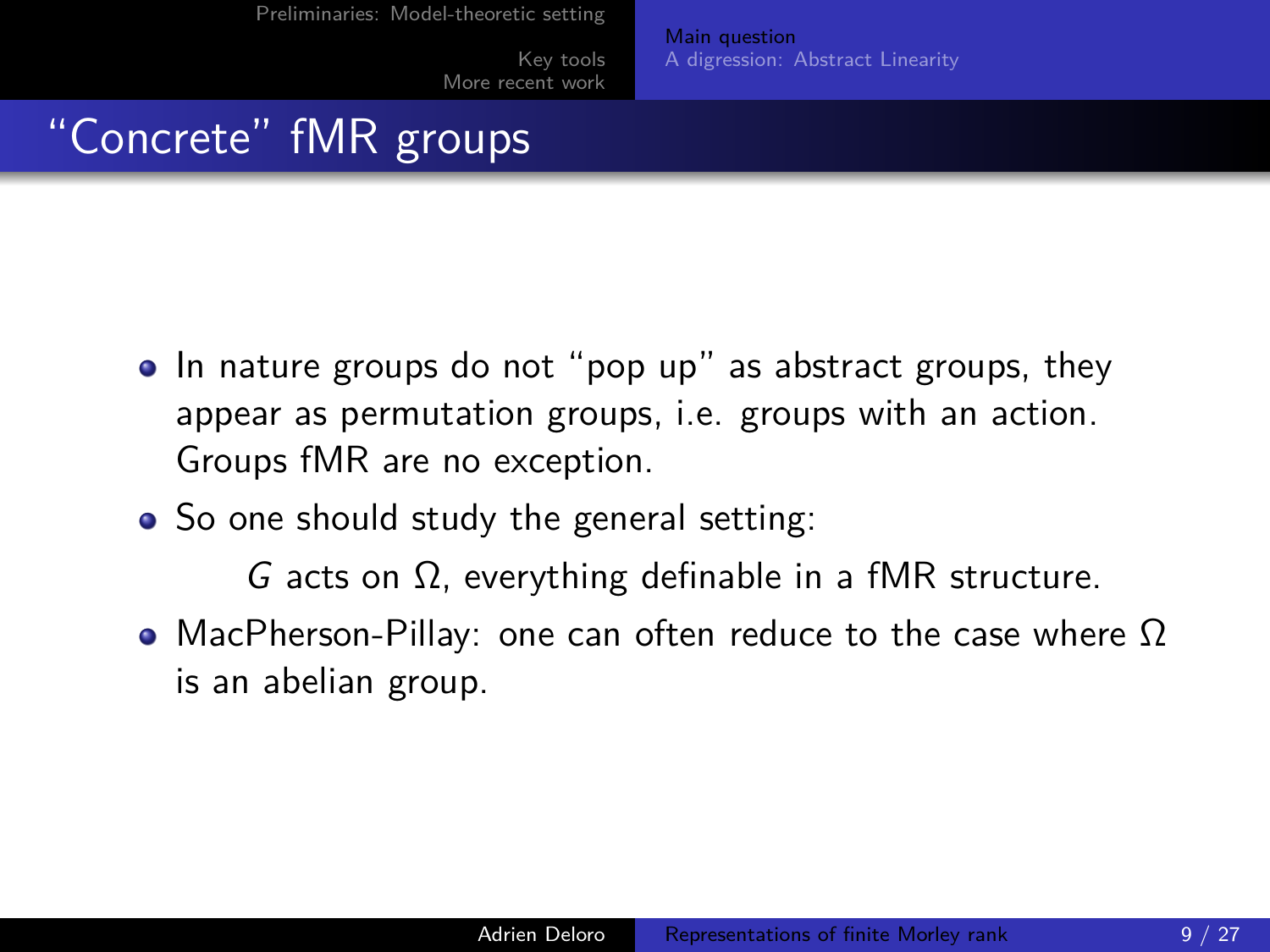[More recent work](#page-20-0)

[Main question](#page-8-0) [A digression: Abstract Linearity](#page-10-0)

# fMR Modules

### Definition

A module of fMR is a pair (G*,* A) where:

- $\bullet$  G is a group
- $\bullet$  A is a connected, abelian group
- G acts on A
- everything is definable in a fMR structure.

(Or: the semi-direct product  $G \ltimes A$  has fMR and  $G$ , A are definable.)

We'll always assume:

- G connected  $(G = G^{\circ})$ ,
- G almost faithful  $(C_G(A))$  is finite),
- A irreducible° aka G-minimal: A has no proper, non-trivial, G-submodules.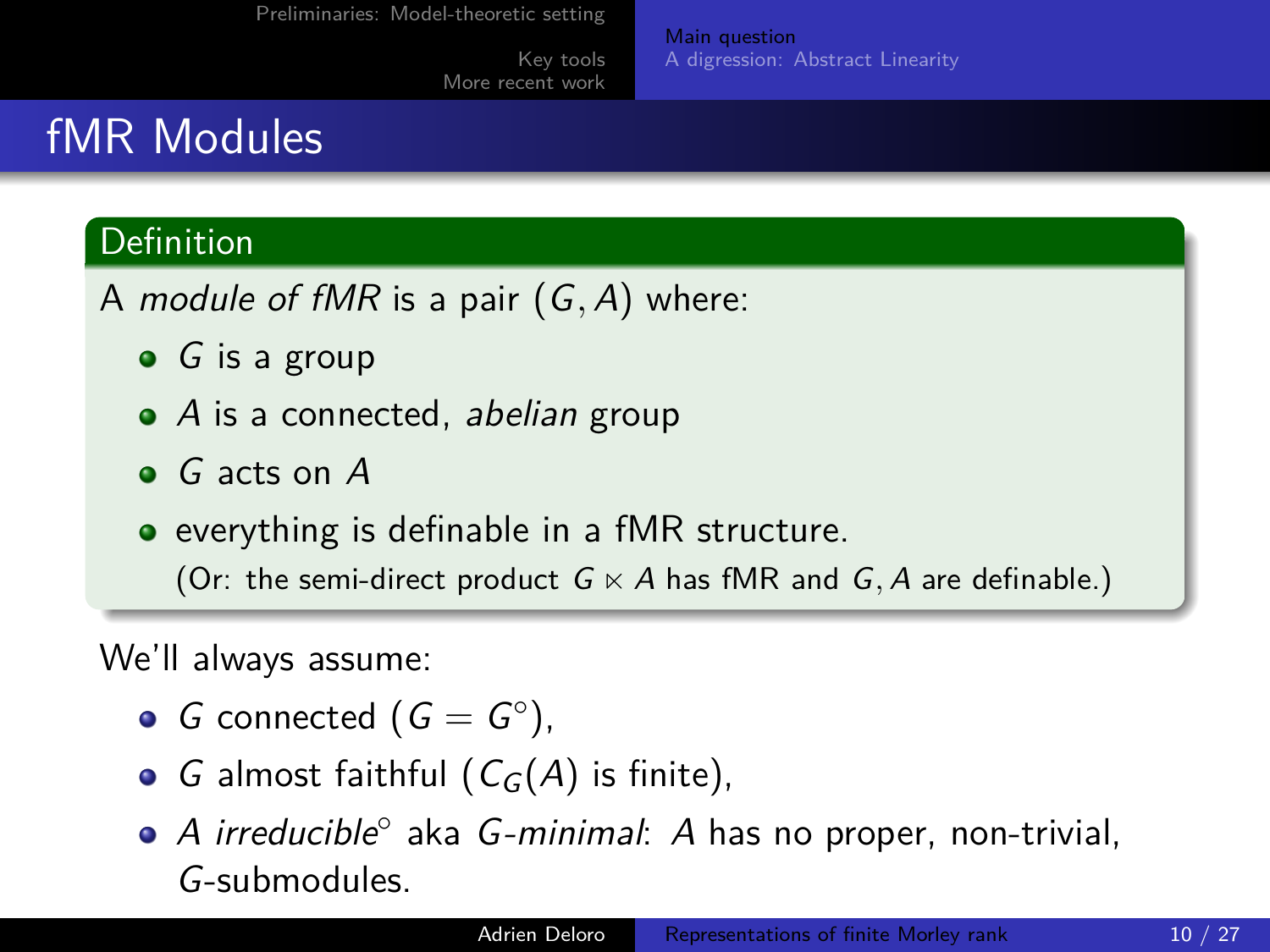[More recent work](#page-20-0)

[Main question](#page-8-0) [A digression: Abstract Linearity](#page-10-0)

# An aside: Abstract Linearity

#### Question

Which groups of finite MR are linear/definably linear?

(In a sense this amounts to being able to choose  $A$ .)

- Building on earlier work by Poizat (see later), Mustafin 2004 has studied definable subgroups of  $GL_n(\mathbb{K})$  for  $\mathbb K$  a field fMR. But we still do not know everything we could want.
- $\bullet$  Frécon has studied sections of abstract fMR G which can be linearized definably.
- <span id="page-10-0"></span>His student Tindzogho Ntsiri has studied definable linearity of so-called  $K$ -groups.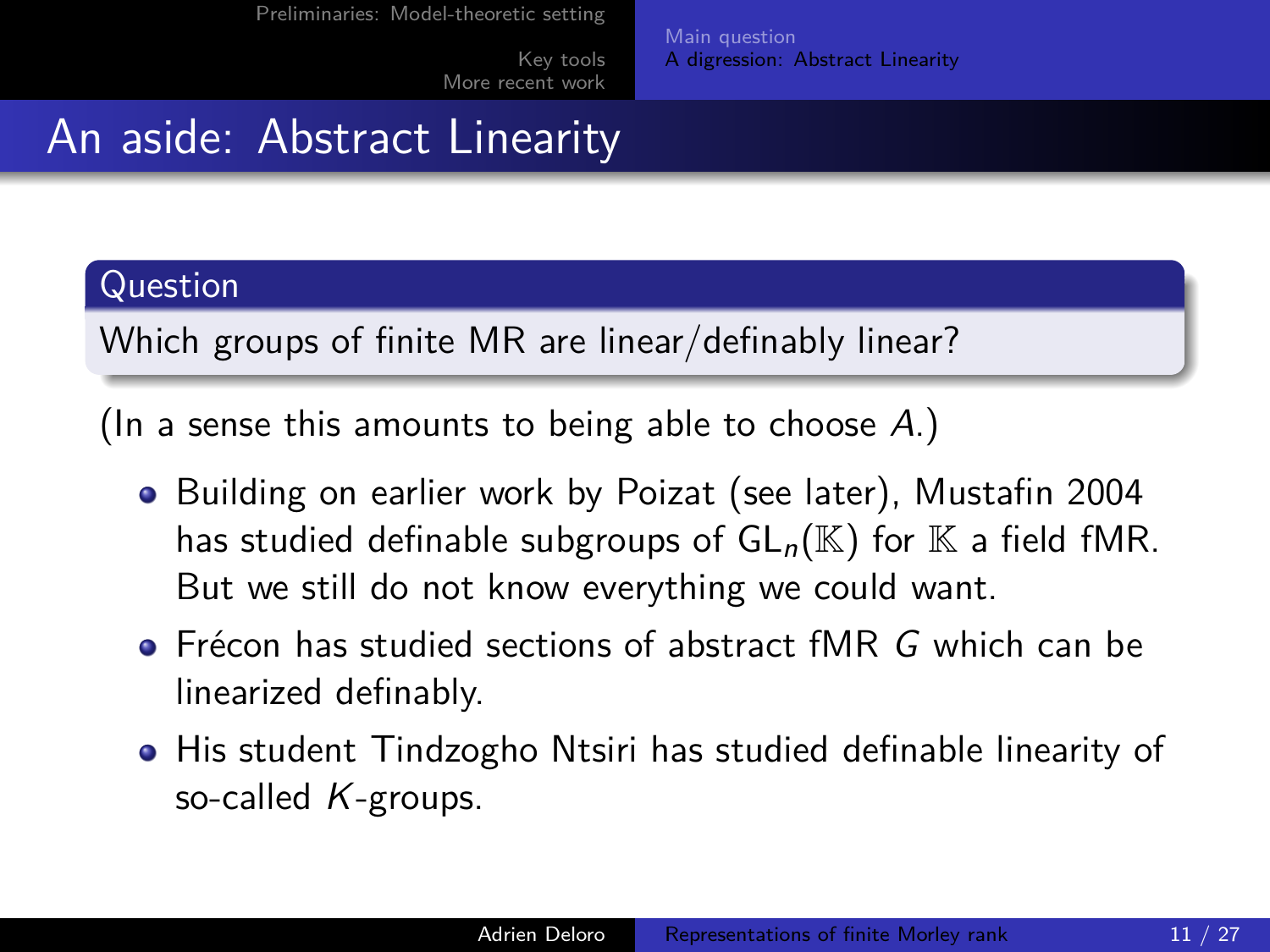[More recent work](#page-20-0)

[Main question](#page-8-0) [A digression: Abstract Linearity](#page-10-0)

## Pure Linearity

Altınel and Wilson have been working on (non-definable) linearity.

### Theorem (Altınel-Wilson, 2009)

Every torsion-free nilpotent group G of finite Morley rank has a faithful linear representation over a field of characteristic 0.

### Theorem (consequence of Altınel-Wilson, 2011)

Every centerless, solvable group of finite Morley rank with torsion-free Fitting subgroup G has a faithful linear representation over a field of characteristic 0.

Of course the question remains for simple groups. (Is it any simpler than Cherlin-Zilber?)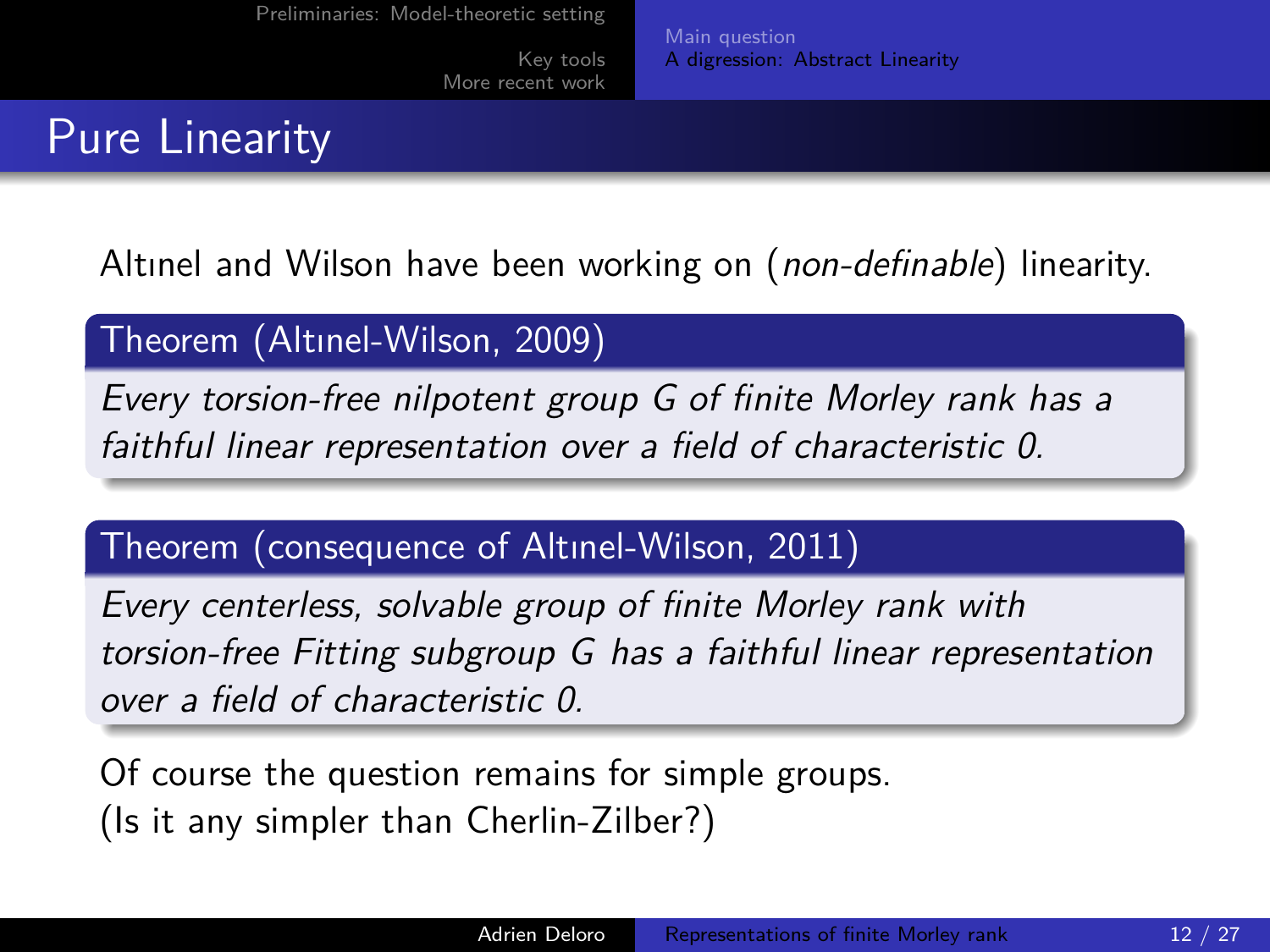[More recent work](#page-20-0)

[Main question](#page-8-0) [A digression: Abstract Linearity](#page-10-0)

## The question

Suppose one has a definable module of finite Morley rank  $G \ltimes A$ . (We assume G connected and A G-minimal.)

#### Question

- Is G definably linear on A? That is, is there a field structure  $\mathbb K$  with  $A\simeq \mathbb K_+^n$  and  $G\hookrightarrow \mathsf{GL}(A)$  definably?
- Is the action algebraic? That is, is G Zariski-closed in  $GL(A)$ ?

We now review some classical results.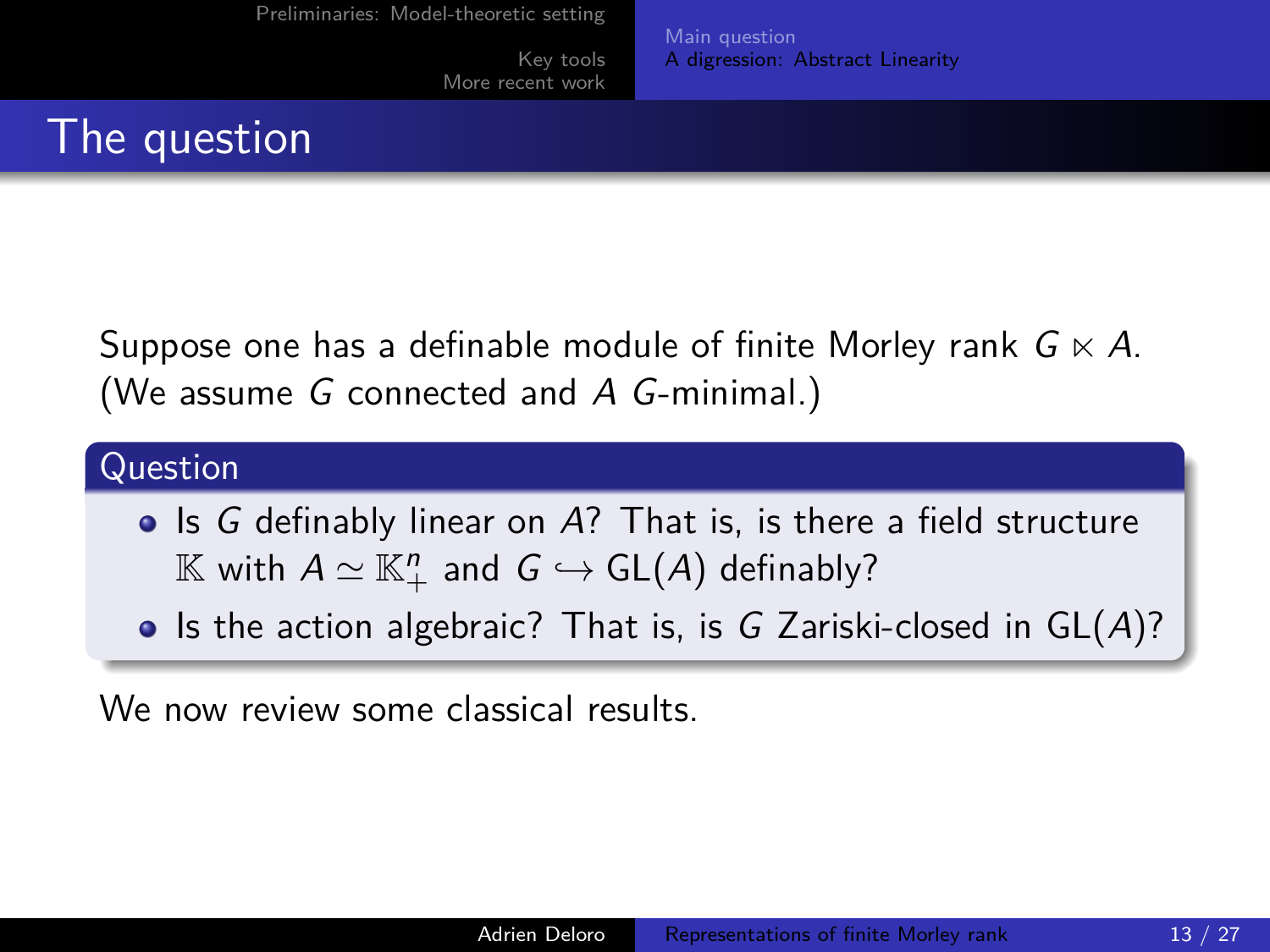[Preliminaries: Model-theoretic setting](#page-2-0) [A question](#page-8-0) [Hrushovski's analysis](#page-13-0) [Linearization principles](#page-15-0)

[More recent work](#page-20-0)

<span id="page-13-0"></span>

### Groups on sets: Hrushovski's analysis

One may wish to embed the question into the study of permutation groups of finite MR.

That is, one may drop the assumption that A is an abelian group and do model theory.

### Theorem (Hrushovski's analysis, 1989)

Let G be non-solvable and faithful on a strongly minimal set X (rk X = deg X = 1). Then there is a field  $\mathbb K$  with  $G \simeq PSL_2(\mathbb K)$  on  $X = \mathbb{K} \cup \{\infty\}.$ 

The article is actually in a very model-theoretic vein.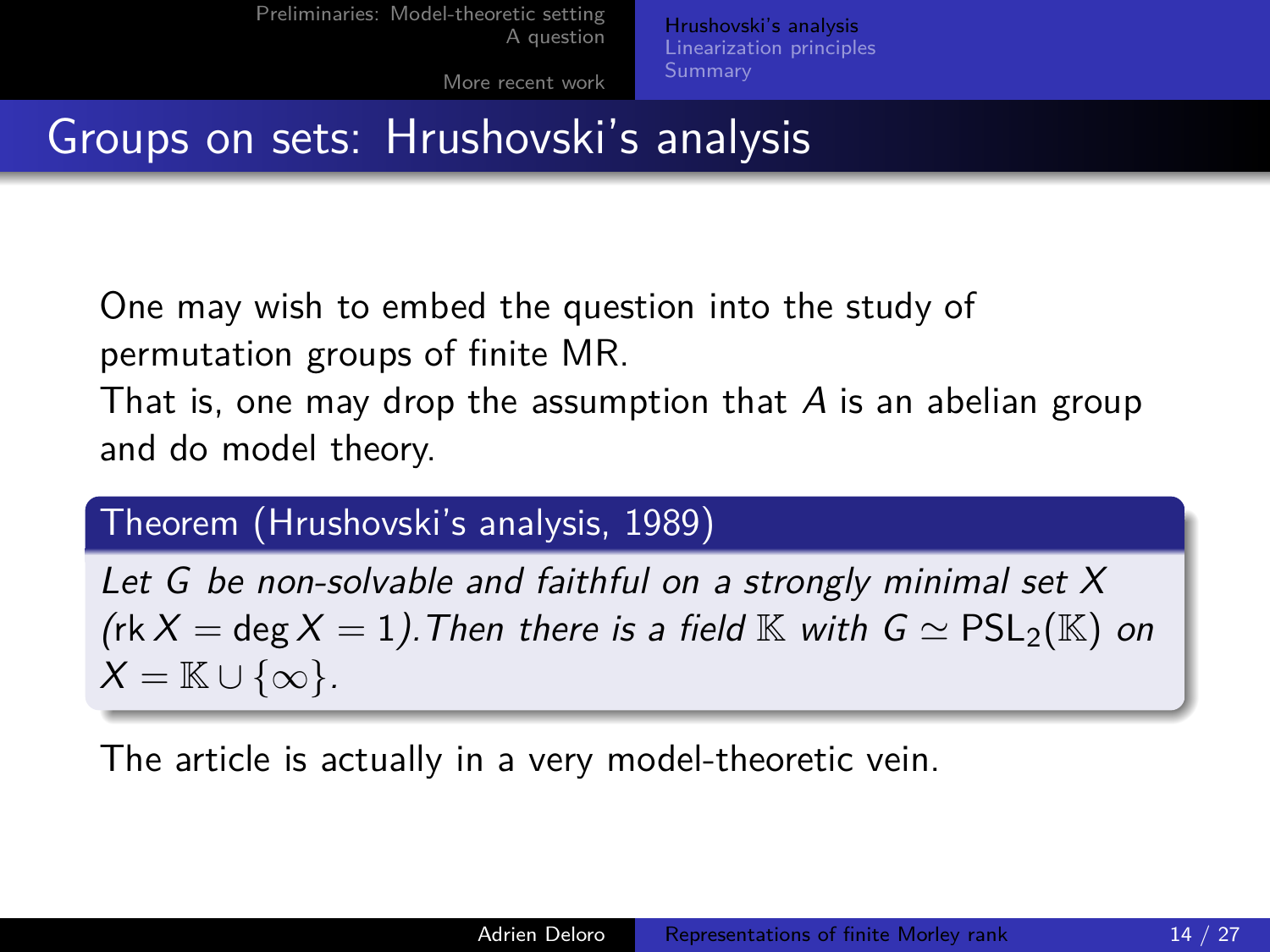[Preliminaries: Model-theoretic setting](#page-2-0) [A question](#page-8-0) [Hrushovski's analysis](#page-13-0) [Linearization principles](#page-15-0)

[More recent work](#page-20-0)

# Hrushovski's analysis, continued

#### **Corollary**

If connected G has a definable subgroup H of corank (rk  $G - \text{rk } H$ ) 1 with  $\bigcap_{g\in G} H^g = 1$ , then  $G \simeq \sf{PSL}_2(\mathbb{K})$ .

The corollary is actually a reconstruction of the Bruhat decomposition of  $PSL<sub>2</sub>$ . It generalizes Cherlin's 1977 paper.

Remark (on the case where G acts on set X of rank 2)

- Gropp (1992) has studied it from a purely model-theoretic point of view.
- Wiscons (2013) is writing a different and more algebraic analysis.
- This is essentially harder to use than Hrushovski.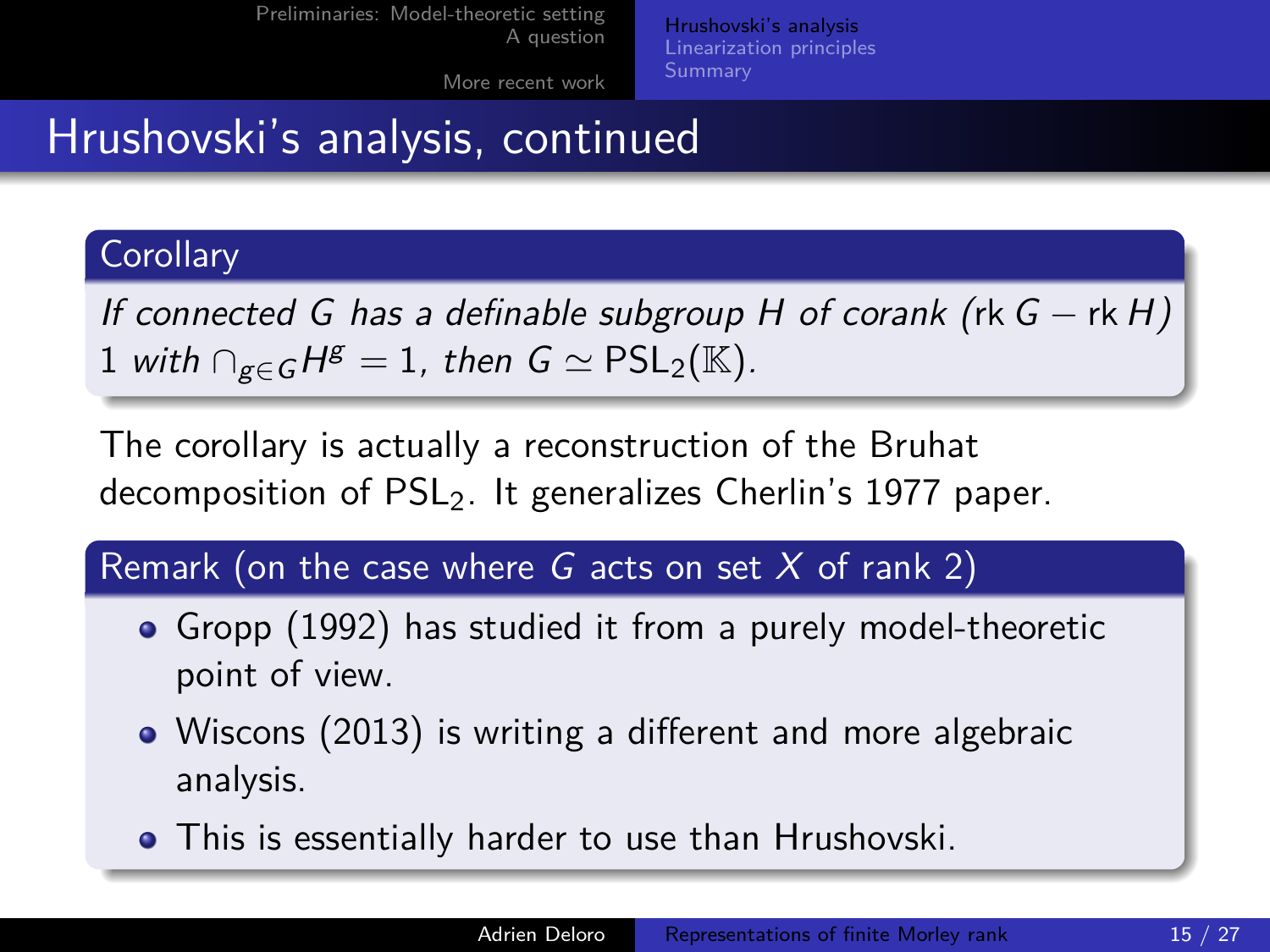# Linearization principles 1: Zilber's Field Theorem

Zilber's Field Theorem is a powerful linearization principle.

### Theorem (Zilber's Field Theorem, 1977)

Suppose  $G = A \rtimes T$  has finite Morley rank, where:

- A and T are definable, abelian, connected, infinite
- $C_{\mathcal{T}}(A)=0$
- A is T-minimal, that is no non-trivial proper T-invariant definable subgroups

Then there is a field structure  $\mathbb K$  with  $A \simeq \mathbb K_+$ ,  $T \hookrightarrow \mathbb K^\times$ .

<span id="page-15-0"></span>This is only local as it requires abelian  $T!$  Different field structures obtained at different places may not match!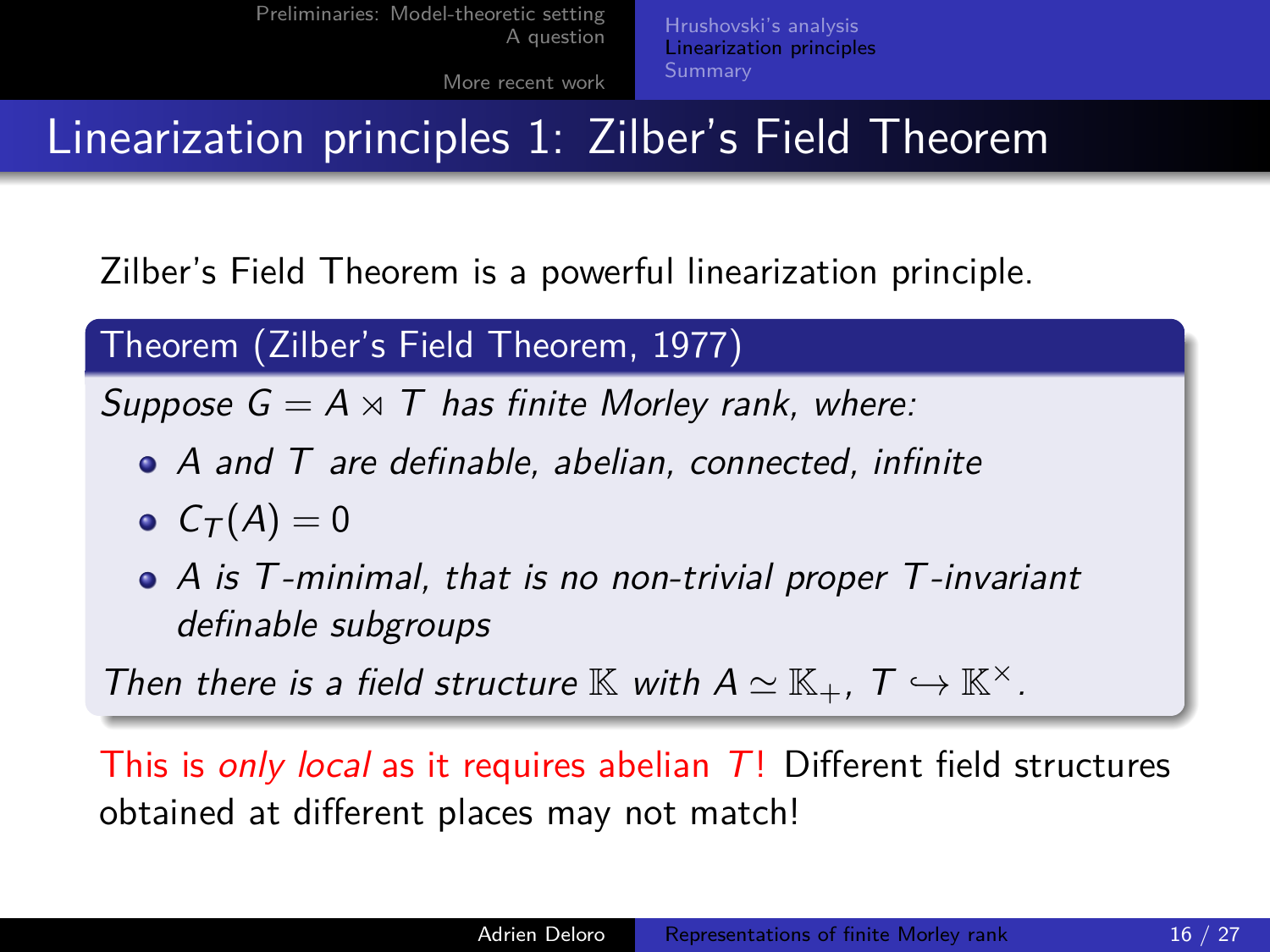[Preliminaries: Model-theoretic setting](#page-2-0) [A question](#page-8-0) [More recent work](#page-20-0) [Hrushovski's analysis](#page-13-0) [Linearization principles](#page-15-0)

# A digression: bad fields

Zilber's FT led to the question of so-called bad fields.

#### Definition

A bad field is a structure  $(\mathbb{K}, 0, 1, +, \cdot, \ddot{\mathcal{U}})$  of finite Morley rank consisting of a field and a proper infinite subgroup  $\ddot{U} \lt \mathbb{K}^{\times}$ .

- Have been proved to exist in char. 0 (Baudisch, Hils, Martin-Pizarro, Wagner; 2009).
- Still open in char p.

The possibility of bad fields has considerably complicated the inner analysis of abstract groups of finite Morley rank.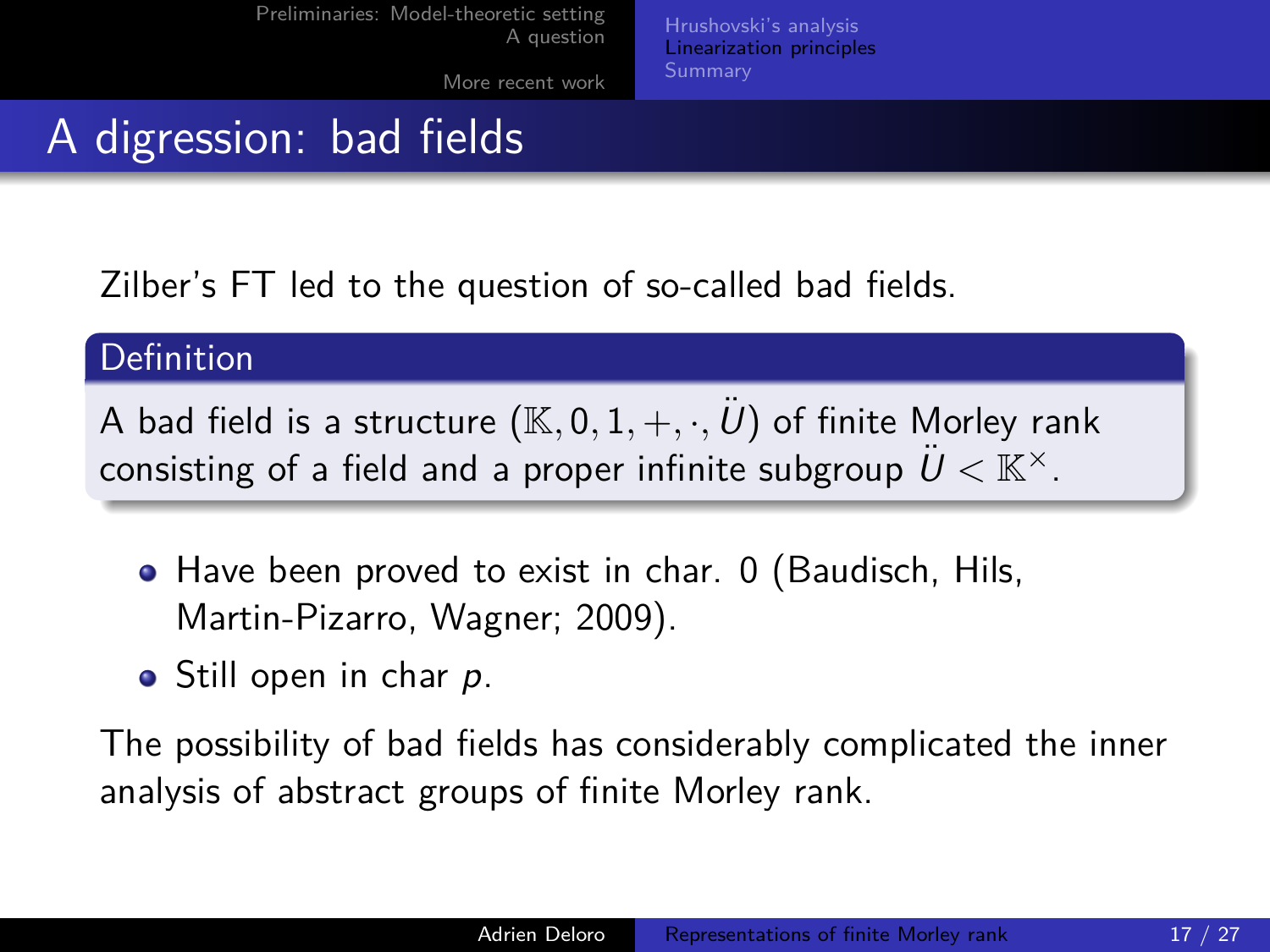[Preliminaries: Model-theoretic setting](#page-2-0) [A question](#page-8-0)

[Hrushovski's analysis](#page-13-0) [Linearization principles](#page-15-0)

[More recent work](#page-20-0)

### Linearization principles 2: Canada Dry

### Theorem (Loveys, Wagner; 1993)

Suppose G is simple, and A is G-minimal and torsion-free. Then there is a field  $\mathbb K$  such that  $A\simeq \mathbb K_+^n$  and  $G\hookrightarrow \mathsf{GL}_n(\mathbb K).$ 

#### Remark

The proof is not valid for torsion A, meaning that there is no such thing in characteristic p.

This is not the end of the story in char. 0, as one still can ask about algebraicity.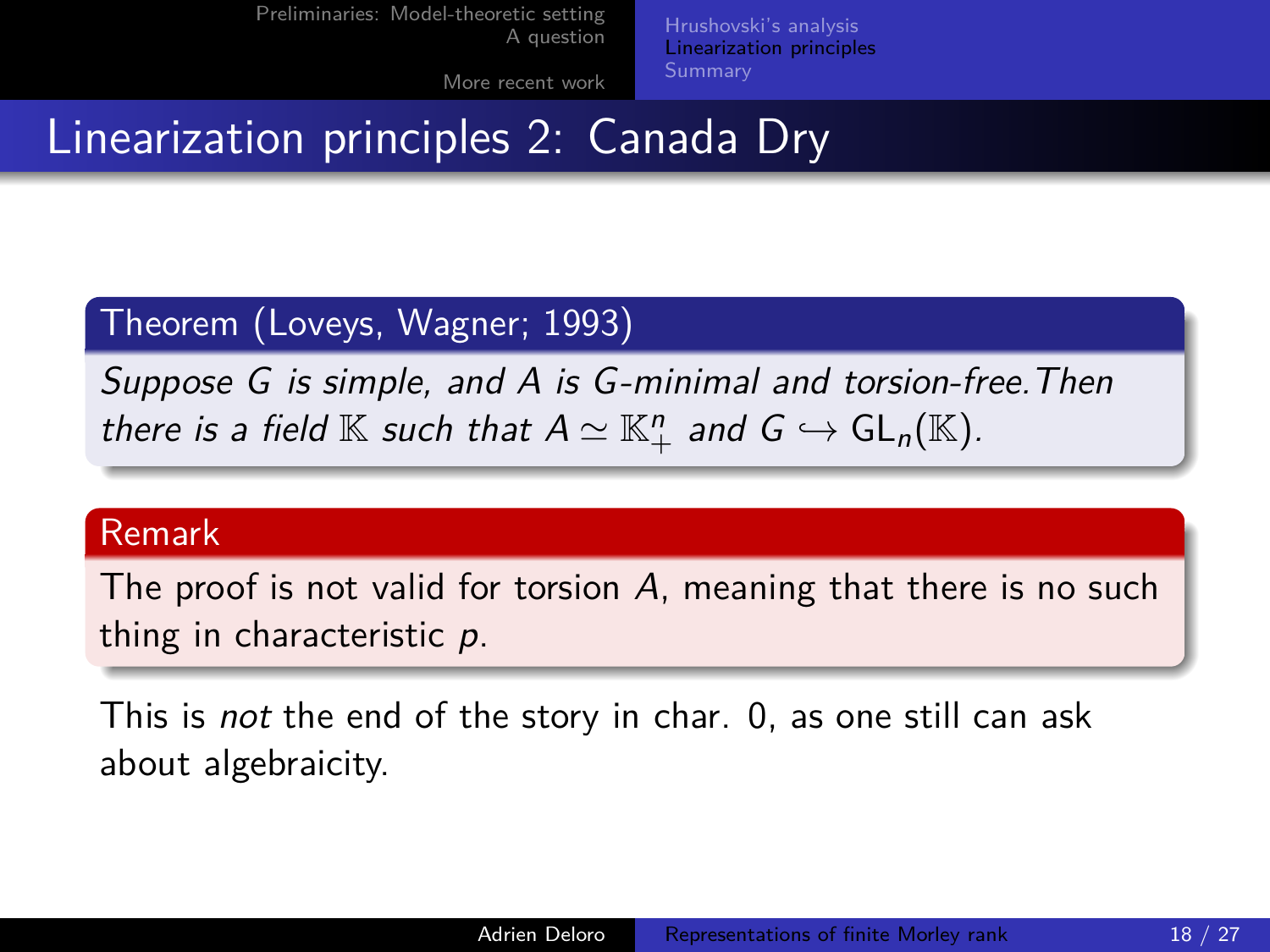[Preliminaries: Model-theoretic setting](#page-2-0) [A question](#page-8-0) [More recent work](#page-20-0) [Hrushovski's analysis](#page-13-0) [Linearization principles](#page-15-0)

### Algebraization principles

### Theorem (Poizat, 2001)

Let  $\mathbb K$  be a field of fMR with char  $p\neq 0$ . Then every simple, def. subgrp of  $GL_n(\mathbb{K})$  is definably isomorphic to an alg. group over  $\mathbb{K}$ .

### Theorem (Poizat, 2001 says it's mostly Macpherson-Pillay, 1995)

Let  $K$  be a field of fMR with char 0, and G a simple, definable subgroup of  $GL_n(\mathbb{K})$  not Zariski closed. Then all elements of G are semi-simple, and solvable subgroups are abelian-by-finite.

#### Theorem (Borovik-Burdges, 2008 preprint)

Same setting. G has no involutions.

#### A disaster - could there be a linear bad group?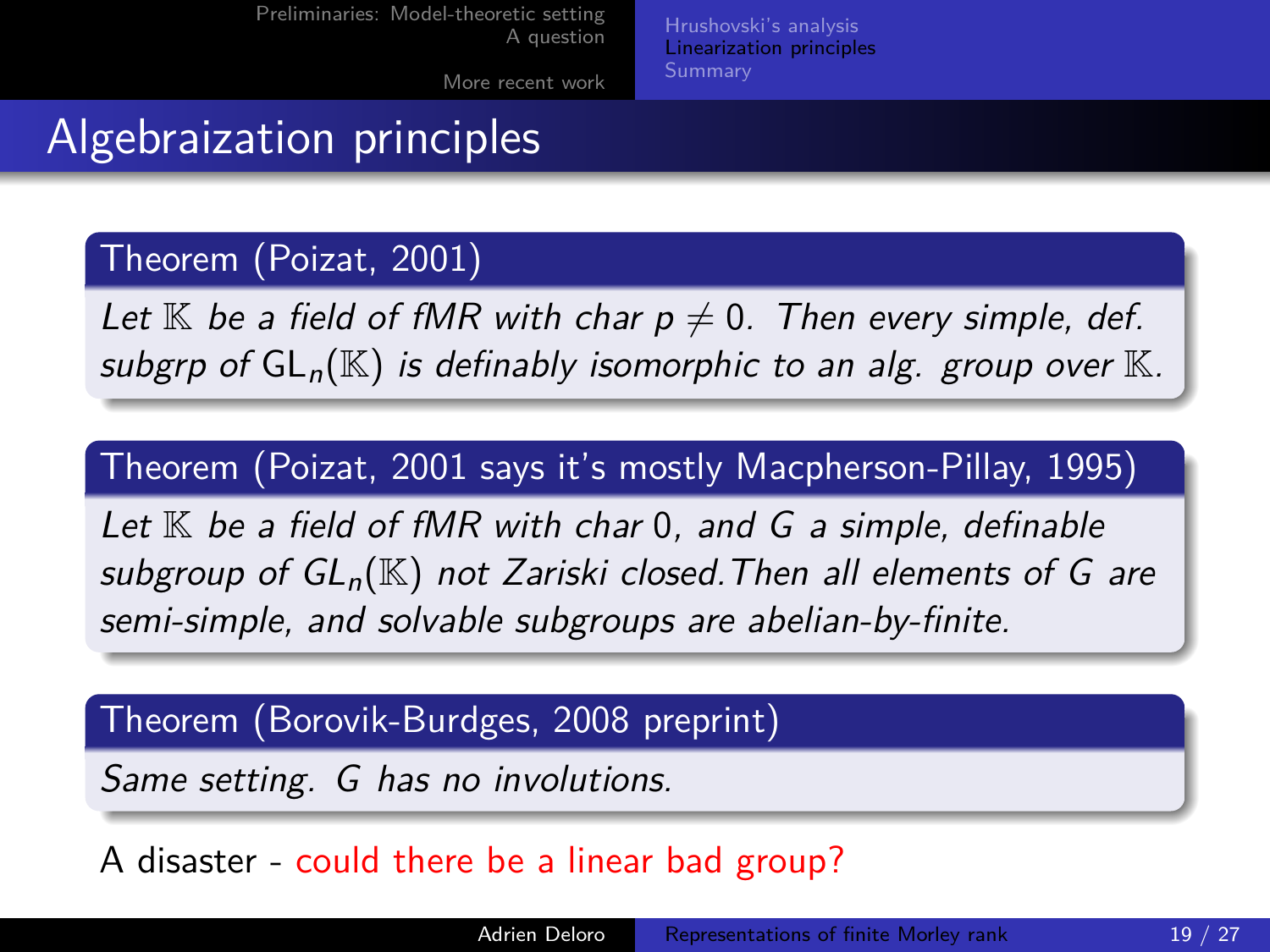|  | Preliminaries: Model-theoretic setting<br>A question | Hrushovski's analysis<br>Linearization principles<br>Summary |
|--|------------------------------------------------------|--------------------------------------------------------------|
|  | More recent work                                     |                                                              |

# Summary

#### Question

Let  $A \rtimes G$  have finite Morley rank where  $A$  is abelian, irreducible°. Then what?

#### **Toolbox**

- Hrushovski's analysis deals with *strongly minimal* set A.
- Zilbers' FT is purely local.
- Loveys'-Wagner's Canada Dry linearizes in char. 0.
- <span id="page-19-0"></span>• Poizat's Quelques modestes remarques can algebraize linear  $G \leq GL_n(\mathbb{K})$  in char. p.

The rest does not quite work for our purposes.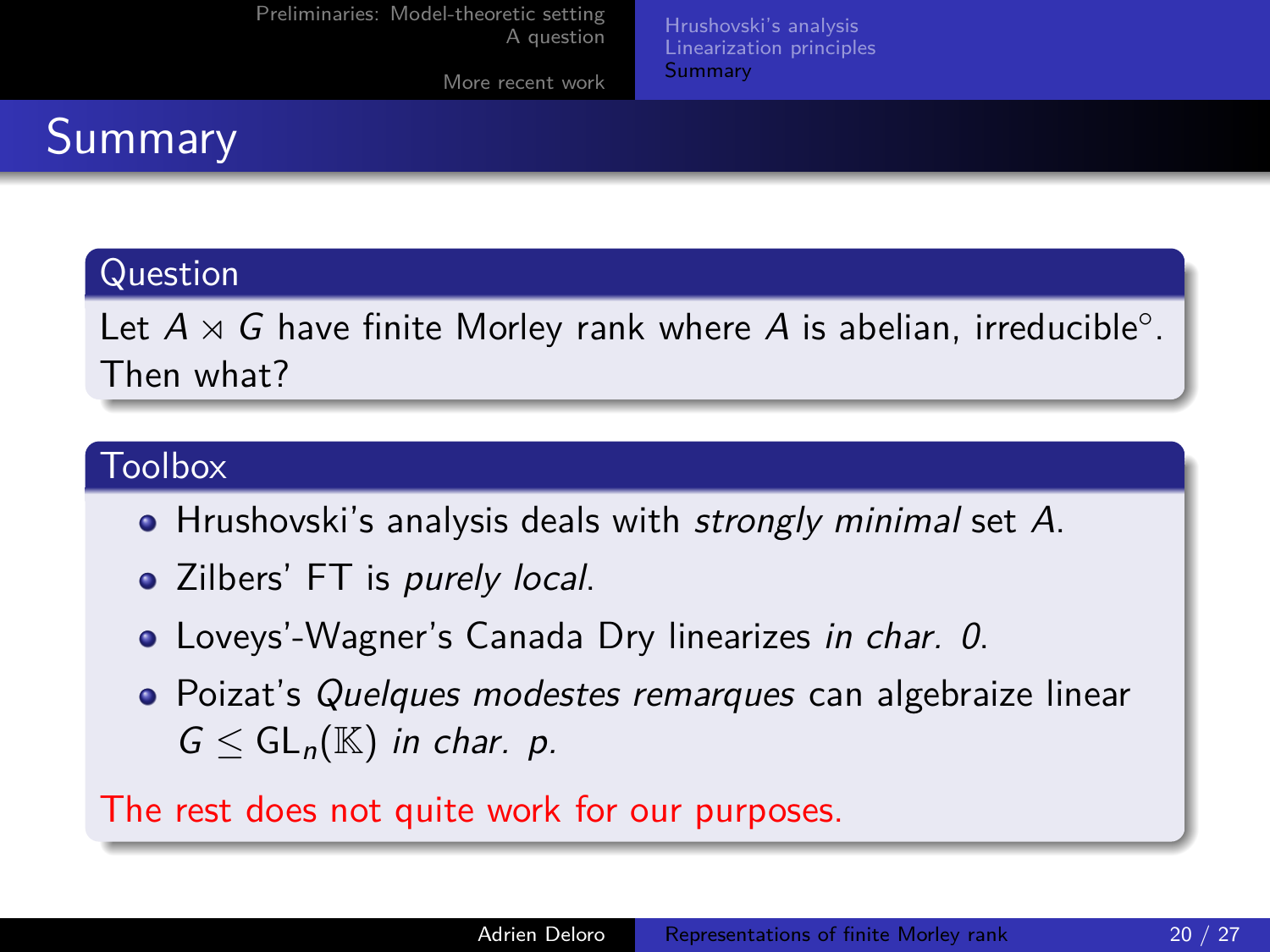[Preliminaries: Model-theoretic setting](#page-2-0) [A question](#page-8-0) [Key tools](#page-13-0)

<span id="page-20-0"></span>[Restricting the question](#page-20-0) [Restrictions on A](#page-21-0) [Restrictions on G](#page-23-0)

### Two directions

The previous slide and the possibility of (linear!) bad groups suggests that one should not be too ambitious. There are mostly two restrictions one could make:

- $\bullet$  Restrictions on the module, assuming rk A is controlled; or on the action, assuming  $G$  is sufficiently transitive. Then do simultaneous identification: of G, and of the action.
- 2 Restrictions on G, assuming it is already known, say algebraic. Then prove  $A$  is a representation of  $G$ .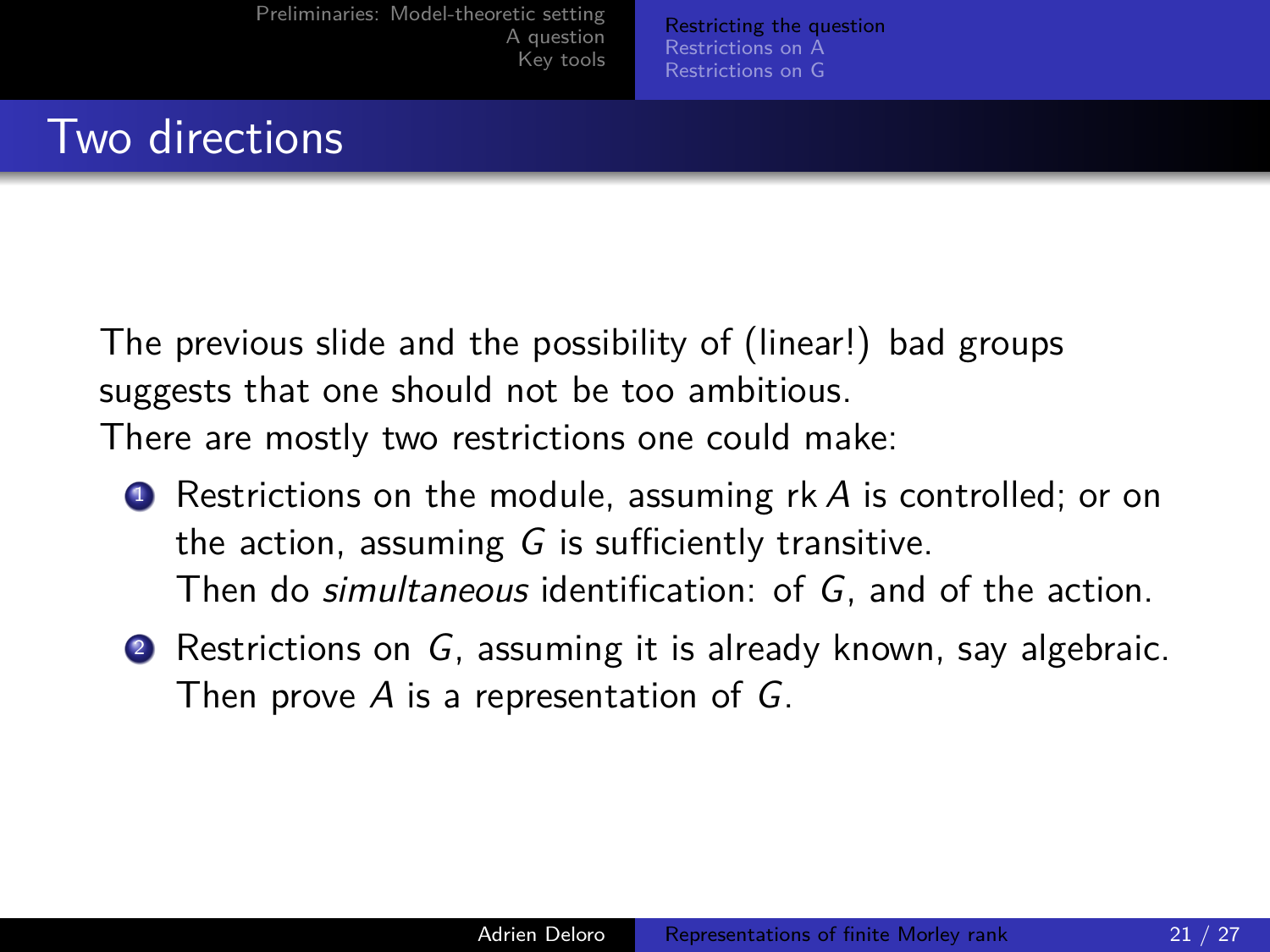[Preliminaries: Model-theoretic setting](#page-2-0) [A question](#page-8-0) [Key tools](#page-13-0) [Restricting the question](#page-20-0) [Restrictions on A](#page-21-0) [Restrictions on G](#page-23-0)

### Restrictions on A and simultaneous identification

### Theorem (2009)

If rk  $A = 2$  and G not solvable, then there is a field structure  $\mathbb K$ with  $A\simeq \mathbb{K}_+^2$  and  $G\simeq \mathsf{SL}_2(\mathbb{K})$  or  $\mathsf{GL}_2(\mathbb{K})$  natural on  $A.$ 

#### Question

What if  $rk A = 3$ ?

This is at work with Borovik. Partial results for the moment.

- If G is  $2^{\perp}$ , bad groups appear (if they exist). Perhaps even a linear one.
- If  $S^{\circ} \simeq \mathbb{Z}_{2^{\infty}}$ ,  $G \simeq \mathsf{PSL}_2$  in its "adjoint action" on  $A \simeq \mathbb{K}^3_+.$
- <span id="page-21-0"></span>• in bigger Prüfer rank, we don't know yet (Conjecturally  $G \simeq SL_3(\mathbb{K})$  or  $GL_3(\mathbb{K})$  natural.)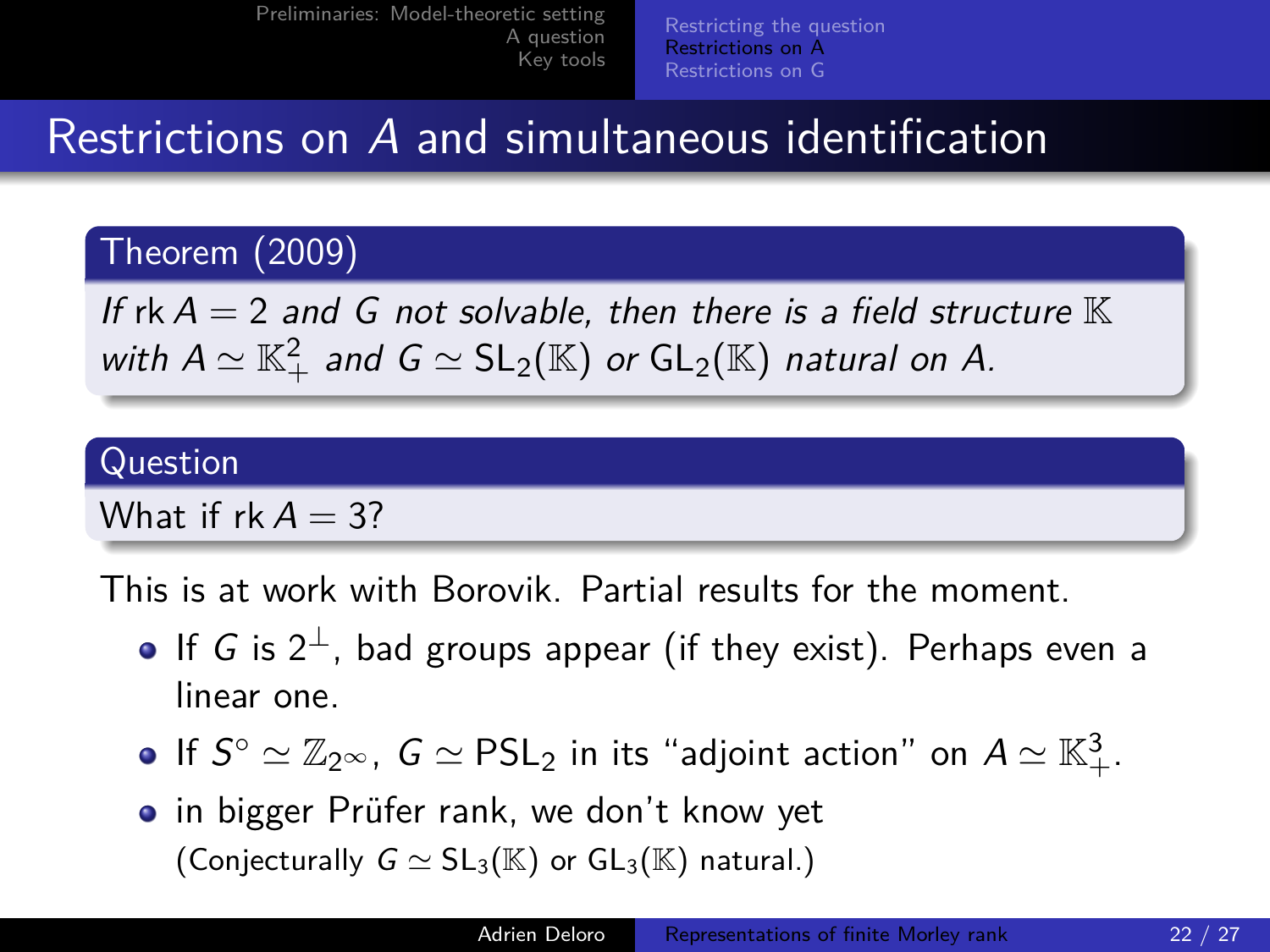[Preliminaries: Model-theoretic setting](#page-2-0) [A question](#page-8-0) [Key tools](#page-13-0)

[Restricting the question](#page-20-0) [Restrictions on A](#page-21-0) [Restrictions on G](#page-23-0)

### Pseudoreflection groups

Berkman and Borovik assume that the "local" behaviour of G on A is excellent.

Theorem (Berkman-Borovik, 2012)

Let  $G \ltimes A$  be a faithful, irreducible module of fMR. Suppose rk  $V = n$  and G contains a copy of  $\mathbb{Z}_{2^{\infty}}^n$  (that is,  $\Pr_2(G) \geq$  rk V). Then there is a field  $\mathbb K$  with  $A \simeq \mathbb K_+^n$  and  $G \simeq GL_n(\mathbb K)$  natural.

This is an important step towards highly transitive modules (Berkman-Borovik, at work).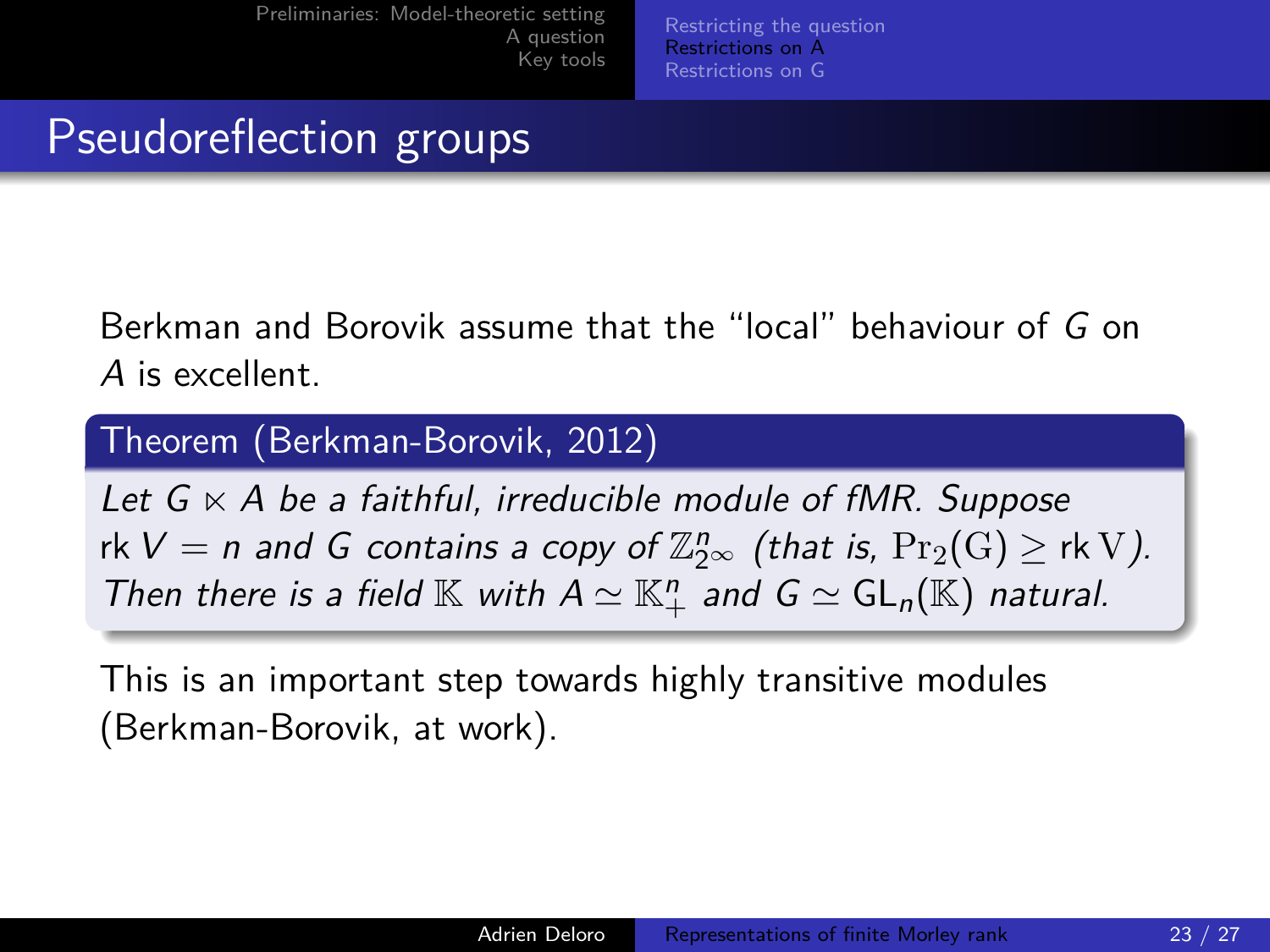[Preliminaries: Model-theoretic setting](#page-2-0) [A question](#page-8-0) [Key tools](#page-13-0) [Restricting the question](#page-20-0) [Restrictions on A](#page-21-0) [Restrictions on G](#page-23-0)

# An "algebraic rigidity" conjecture

In order to avoid a discussion of Cherlin-Zilber, we now strongly restrict the structure of G by assuming it is already algebraic.

#### Question

Let  $G = \mathbb{G}_{\mathbb{K}}$  be the K-points of a quasi-simple alg. group G, viewed as an abstract group of finite MR. Let A be a definable G-module.

- $\bullet$  Does A bear a  $\mathbb K$ -vector space structure making G linear?
- $\bullet$  Are there a  $\mathbb K$ -rational representation V of G and definable automorphisms  $\varphi_i$  of  $\mathbb K$  with  $A \simeq V^{\varphi_1} \otimes \cdots \otimes V^{\varphi_n}$ ?

<span id="page-23-0"></span>In other words: how much bigger is the category of  $fMR$  reps of  $G$ compared to that of its algebraic reps? In other words: is there a fMR Steinberg tensor theorem?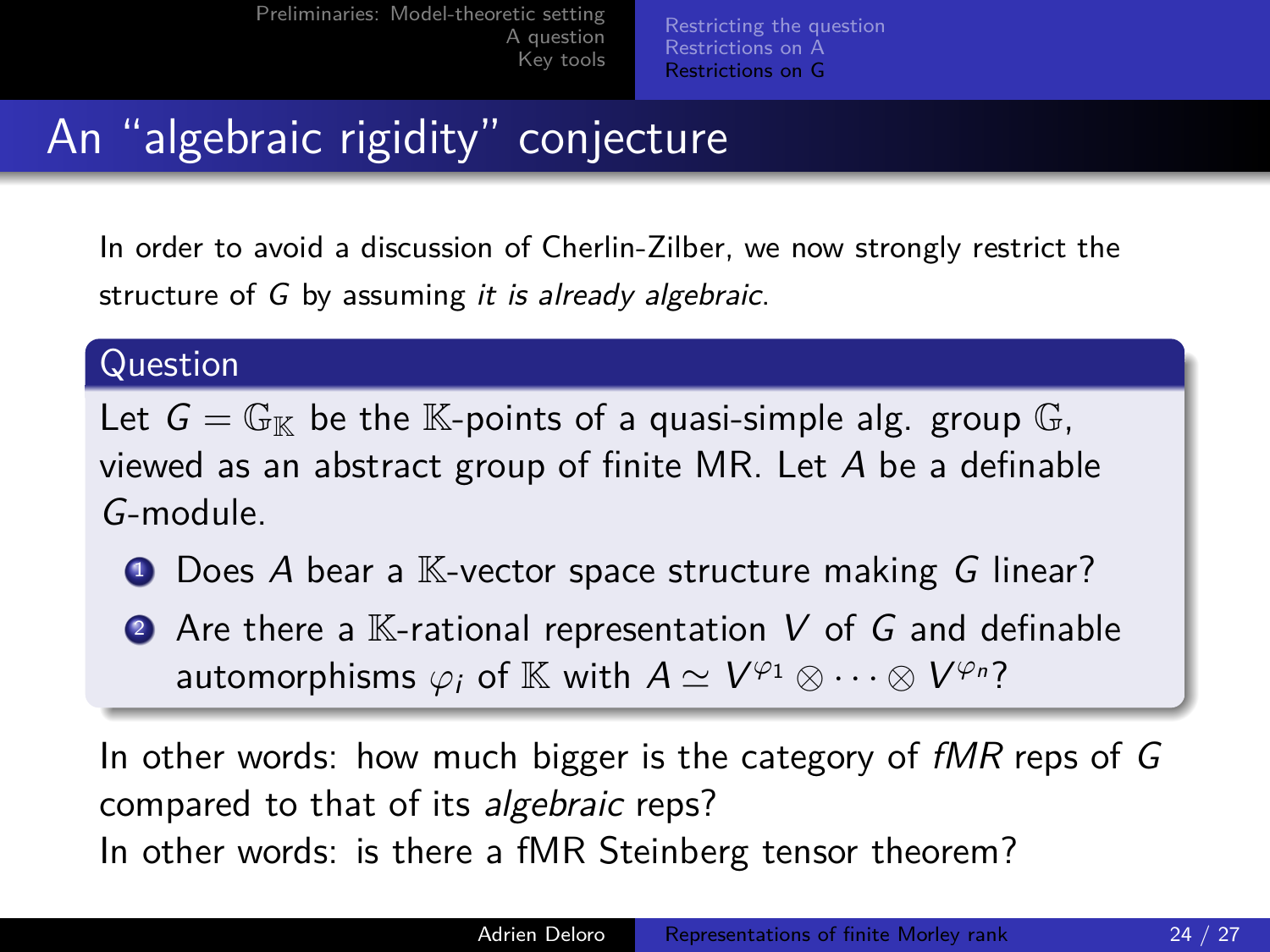[Preliminaries: Model-theoretic setting](#page-2-0) [A question](#page-8-0) [Key tools](#page-13-0)

[Restricting the question](#page-20-0) [Restrictions on A](#page-21-0) [Restrictions on G](#page-23-0)

### Evidence for the conjecture

Conj. Let  $G = \mathbb{G}_{\mathbb{K}}$  be the  $\mathbb{K}$ -points of a simple alg. group and A be a definable G-module. Then A is an alg. representation, modulo definable automorphisms.

- **1** The Borel-Tits Theorem, which indicates that group-theoretic morphisms tend to be algebraic.
- 2 Corollary to Loveys-Wagner  $(+BT)$ : conjecture holds in car. 0.
- **3** The following theorem:

#### Theorem (Poizat, 2001)

Let  $\mathbb K$  be a field of fMR of char  $p\neq 0$ . Then every simple, definable subgroup of  $GL_n(\mathbb{K})$  is definable in the language of fields expanded by a finite number of definable automorphisms.

Main difficulty: no Canada Dry in car.  $p$ , so linearizing in the first place could be as expensive as directly proving algebraicity.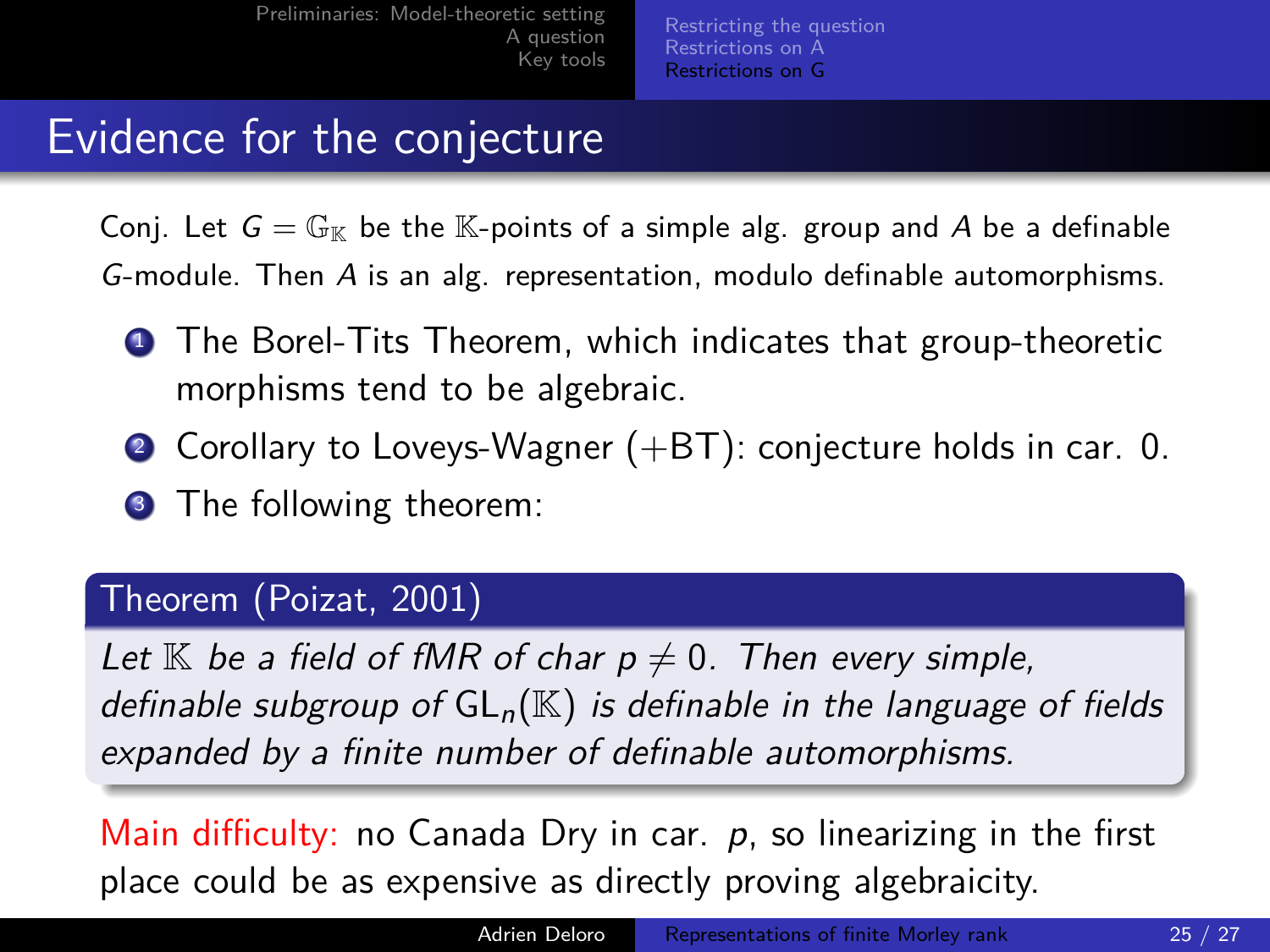[Preliminaries: Model-theoretic setting](#page-2-0) [A question](#page-8-0) [Key tools](#page-13-0) [Restricting the question](#page-20-0) [Restrictions on A](#page-21-0) [Restrictions on G](#page-23-0)

# fMR representations of algebraic groups

### Theorem (Cherlin-D, 2012)

Let  $G = (P) SL_2(K)$  and A have rank  $\leq 3$  rk K. Then (A is a  $\mathbb K$ -vector space and) either  $\mathcal A\simeq \mathbb K^2$  natural, or  $\mathcal A\simeq \mathbb K^3$  "adjoint".

#### Theorem (Tindzogho Ntsiri, 2013)

Let  $G = (P) SL_2(K)$  and suppose  $C_A(T) = 0$  (T the torus). Then A is a direct sum of T-minimal submodules of rank rk  $K$ .

A first step towards a weight space decomposition?

#### Hopeful Corollary; OK for  $rk K = 1$

Let  $G = (P) SL_2(\mathbb{K})$  with rk  $A \leq 4$  rk  $\mathbb{K}$ . Then  $(A \text{ is a } \mathbb{K}\text{-vector})$ space and) either  $A\simeq \mathbb{K}^4$  rational, or  $A\simeq \mathbb{K}^2\otimes (\mathbb{K}^2)^\varphi$  for some def. automorphism  $\varphi$  of K.